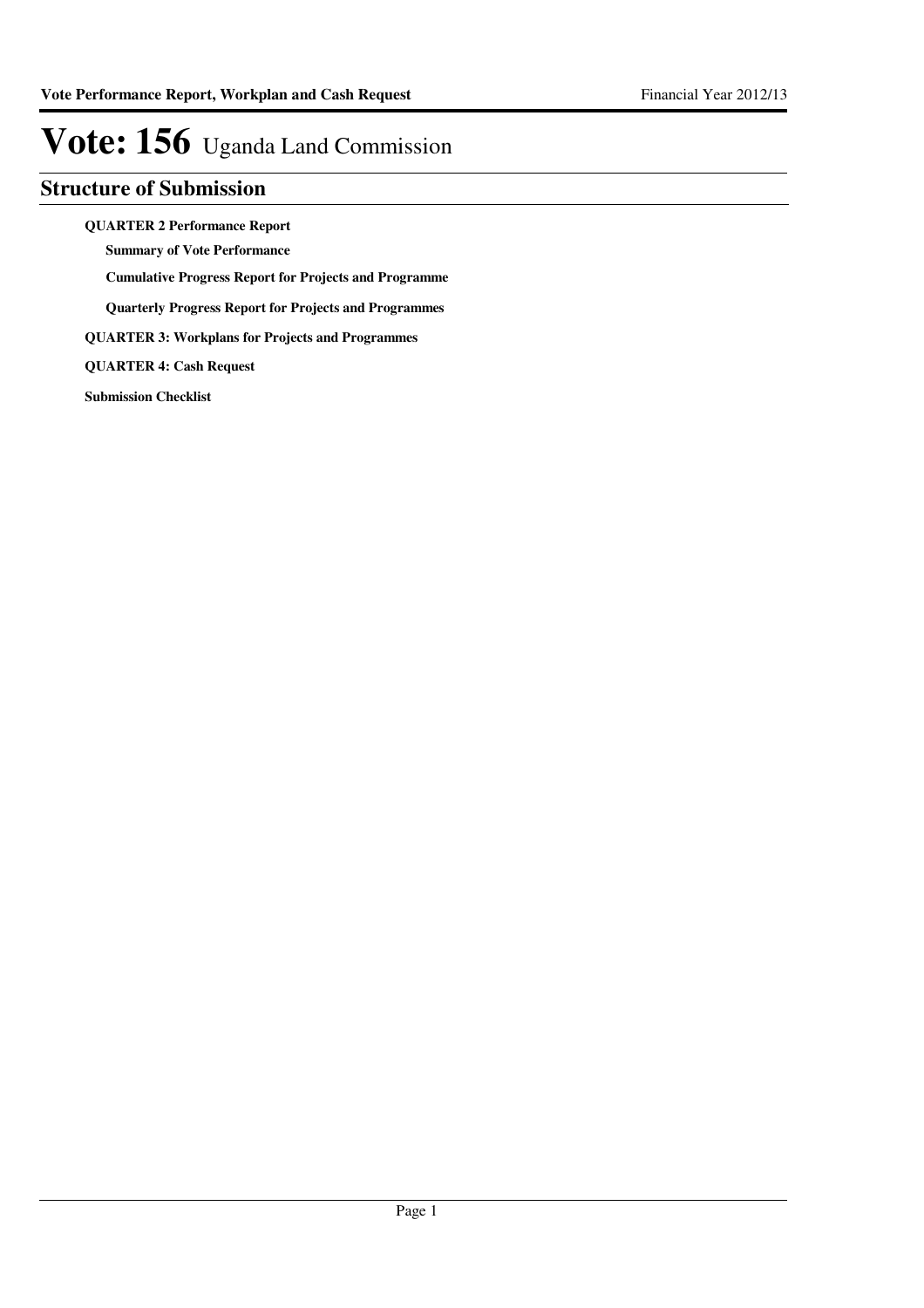### **HALF-YEAR: Highlights of Vote Performance**

### *V1: Summary of Issues in Budget Execution*

*This section provides an overview of Vote expenditure* 

**(i) Snapshot of Vote Releases and Expenditures**

Table V1.1 below summarises cumulative releases and expenditures by the end of the quarter:

### **Table V1.1: Overview of Vote Expenditures (UShs Billion)**

|                       | ( <i>i</i> ) Excluding Arrears, Taxes | Approved<br><b>Budget</b> | <b>Released</b><br>by End | <b>Spent by</b><br><b>End Dec</b> | % Budget<br><b>Released</b> | <b>Spent</b> | % Budget % Releases<br><b>Spent</b> |
|-----------------------|---------------------------------------|---------------------------|---------------------------|-----------------------------------|-----------------------------|--------------|-------------------------------------|
|                       | Wage                                  | 0.365                     | 0.106                     | 0.092                             | 29.1%                       | 25.0%        | 86.2%                               |
| Recurrent             | Non Wage                              | 0.212                     | 0.084                     | 0.066                             | 39.7%                       | 31.3%        | 78.9%                               |
| Development           | GoU                                   | 11.073                    | 9.755                     | 9.084                             | 88.1%                       | 82.0%        | $93.1\%$                            |
|                       | Donor $*$                             | 0.000                     | 0.000                     | 0.000                             | N/A                         | N/A          | N/A                                 |
|                       | <b>GoU</b> Total                      | 11.651                    | 9.945                     | 9.242                             | $85.4\%$                    | 79.3%        | $92.9\%$                            |
|                       | <b>Total GoU+Donor (MTEF)</b>         | 11.651                    | 9.945                     | 9.242                             | $85.4\%$                    | 79.3%        | $92.9\%$                            |
| ( <i>ii</i> ) Arrears | Arrears                               | 0.000                     | 0.000                     | 0.000                             | N/A                         | N/A          | N/A                                 |
| and Taxes             | $Taxes**$                             | 0.000                     | 0.000                     | 0.000                             | N/A                         | N/A          | N/A                                 |
|                       | <b>Total Budget</b>                   | 11.651                    | 9.945                     | 9.242                             | 85.4%                       | 79.3%        | $92.9\%$                            |

The table below shows cumulative releases and expenditures to the Vote by Vote Function :

### **Table V1.2: Releases and Expenditure by Vote Function\***

| <b>Billion Uganda Shillings</b>        | Approved<br><b>Budget</b> | <b>Released</b> | <b>Spent</b> | Released | % Budget % Budget<br>Spent | $\%$<br>Releases<br><b>Spent</b> |
|----------------------------------------|---------------------------|-----------------|--------------|----------|----------------------------|----------------------------------|
| VF:0251 Government Land Administration | 11.65                     | 9.95            | 9.24         | $85.4\%$ | 79.3%                      | 92.9%                            |
| <b>Total For Vote</b>                  | 11.65                     | 9.95            | 9.24         | 85.4%    | $79.3\%$                   | 92.9%                            |

*\* Excluding Taxes and Arrears*

#### **(ii) Matters to note in budget execution**

There are no major variances in Budget excecution

#### **Table V1.3: High Unspent Balances and Over-Expenditure in the Domestic Budget (Ushs Bn)**

| (i) Major unpsent balances                                                  |
|-----------------------------------------------------------------------------|
|                                                                             |
| <b>Programs and Projects</b>                                                |
| <b>0.80Bn Shs</b> Programme/Project: 0989 Support to Uganda Land Commission |
| Reason:                                                                     |
| (ii) Expenditures in excess of the original approved budget                 |
|                                                                             |
| <b>Excluding Taxes and Arrears</b><br>$\gg$                                 |
|                                                                             |

### *V2: Performance Highlights*

*This section provides highlights of output performance, focusing on key outputs and actions impelemented to improve section performance.*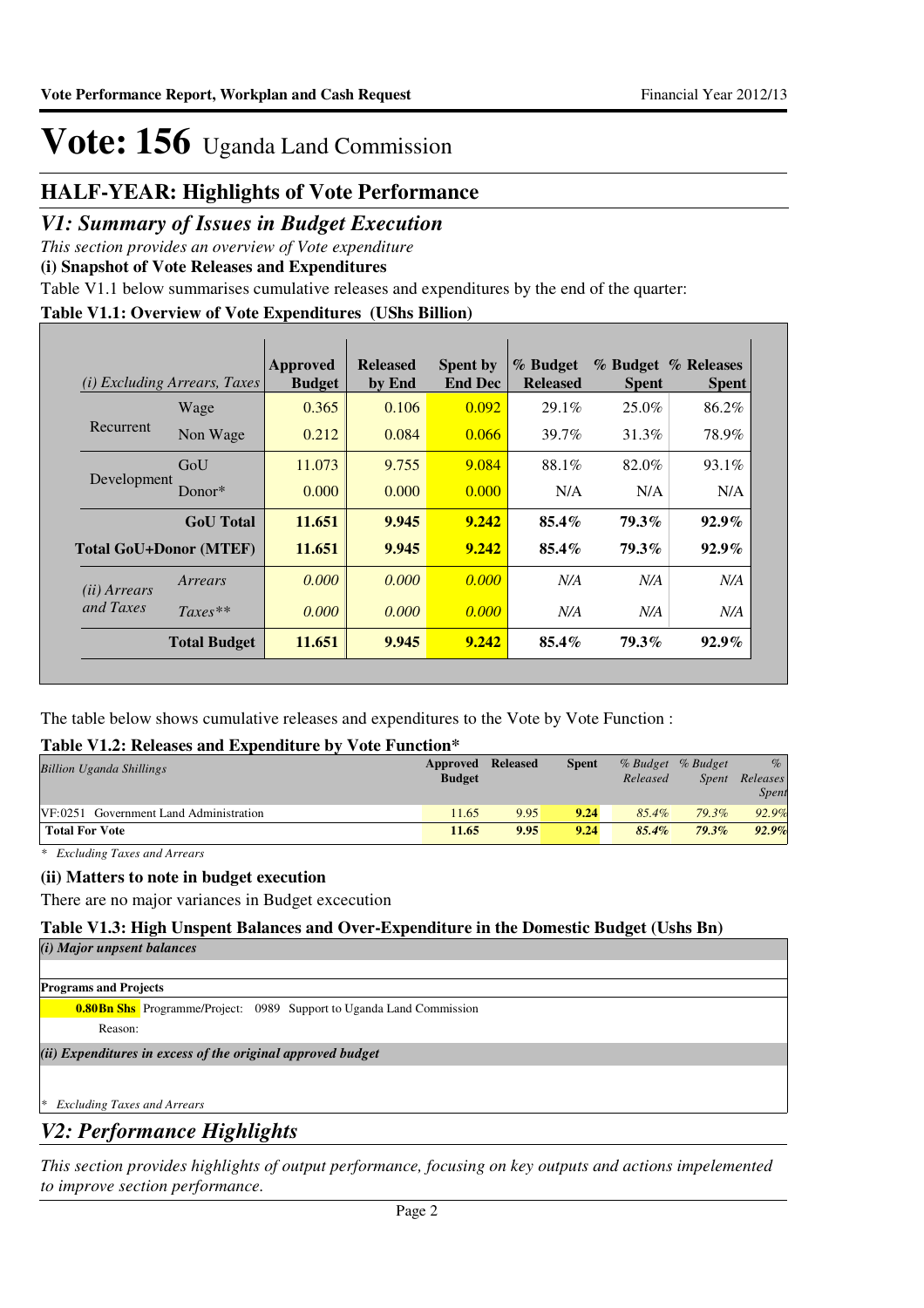## **HALF-YEAR: Highlights of Vote Performance**

### **Table V2.1: Key Vote Output Indicators and Expenditures\***

| <i>Vote, Vote Function</i><br><b>Key Output</b>                  | <b>Approved Budget and</b><br><b>Planned outputs</b>                 |       | <b>Cumulative Expenditure</b><br>and Performance                                                  |                 | <b>Status and Reasons for</b><br>any Variation from Plans                         |       |  |
|------------------------------------------------------------------|----------------------------------------------------------------------|-------|---------------------------------------------------------------------------------------------------|-----------------|-----------------------------------------------------------------------------------|-------|--|
| Vote Function: 0251 Government Land Administration               |                                                                      |       |                                                                                                   |                 |                                                                                   |       |  |
| <b>Output: 025101</b>                                            | <b>Regulations &amp; Guidelines</b>                                  |       |                                                                                                   |                 |                                                                                   |       |  |
| Description of Performance: Print and publish the land fund      | regulation;                                                          |       | Land Fund regulations and<br>Principles of the ULC Biill still<br>in Cabinet waiting for approval |                 | still waiting for Cabinet approval                                                |       |  |
|                                                                  | Draft and consult stakeholders<br>on Uganda Land Commission<br>Bill. |       |                                                                                                   |                 |                                                                                   |       |  |
| <b>Output Cost:</b>                                              | UShs Bn:                                                             | 0.082 | UShs Bn:                                                                                          |                 | 0.042 % Budget Spent:                                                             | 52.0% |  |
| <b>Output: 025103</b>                                            | <b>Government leases</b>                                             |       |                                                                                                   |                 |                                                                                   |       |  |
| Description of Performance: Issue 500 government leases;         | Collect UGX 3 bn NTR.                                                |       | 252 government leases<br>issued                                                                   |                 | 50% performance of the annual<br>planned targets has been<br>achieved             |       |  |
|                                                                  |                                                                      |       |                                                                                                   | 1,422,434,740bn |                                                                                   |       |  |
|                                                                  |                                                                      |       | collected                                                                                         |                 |                                                                                   |       |  |
| Performance Indicators:                                          |                                                                      |       |                                                                                                   |                 |                                                                                   |       |  |
| No. of lease applications<br>processed                           |                                                                      | 500   |                                                                                                   | 252             |                                                                                   |       |  |
| Amount of NTR collected<br>(USHs bn)                             |                                                                      | 3     |                                                                                                   | 1,422,434,740   |                                                                                   |       |  |
| <b>Output Cost:</b>                                              | UShs Bn:                                                             | 0.054 | UShs Bn:                                                                                          |                 | 0.012 % Budget Spent:                                                             | 22.2% |  |
| Output: 025104                                                   | <b>Government Land Inventory</b>                                     |       |                                                                                                   |                 |                                                                                   |       |  |
| <i>Description of Performance:</i> Plan to process 50 government | land titles.                                                         |       | 22 Government land titles<br>processed and secured                                                |                 | N/A                                                                               |       |  |
| Performance Indicators:                                          |                                                                      |       |                                                                                                   |                 |                                                                                   |       |  |
| Number of Government land<br>titles provessed                    |                                                                      | 50    |                                                                                                   | 22              |                                                                                   |       |  |
| Number of bonafide<br>occupants registered                       |                                                                      | 1750  |                                                                                                   | $\Omega$        |                                                                                   |       |  |
| <b>Output Cost:</b>                                              | UShs Bn:                                                             | 0.244 | UShs Bn:                                                                                          | 0.081           | % Budget Spent:                                                                   | 33.0% |  |
| Output: 025105                                                   | <b>Government property rates</b>                                     |       |                                                                                                   |                 |                                                                                   |       |  |
| <i>Description of Performance:</i> Plan to pay 1 urban council.  |                                                                      |       | we planned to pay 1 urban<br>council in qtr 3                                                     |                 | 100% of the planned annual<br>target has been achieved under<br>Land compensation |       |  |
| Performance Indicators:                                          |                                                                      |       |                                                                                                   |                 |                                                                                   |       |  |
| Hectares of land acquired to<br>secure bonafide occupants        |                                                                      | 2800  |                                                                                                   | 4160            |                                                                                   |       |  |
| <b>Output Cost:</b>                                              | UShs Bn:                                                             | 0.009 | UShs Bn:                                                                                          |                 | 0.002 % Budget Spent:                                                             | 25.0% |  |
| <b>Vote Function Cost</b>                                        | <b>UShs Bn:</b>                                                      |       | 11.651 UShs Bn:                                                                                   |                 | 9.242 % Budget Spent:                                                             | 79.3% |  |
| <b>Cost of Vote Services:</b>                                    | UShs Bn:                                                             |       | 11.651 UShs Bn:                                                                                   |                 | 9.242 % Budget Spent:                                                             | 79.3% |  |

*\* Excluding Taxes and Arrears*

Funding. If funding is inadequate, it will adversely affect the performance of the Commission

#### **Table V2.2: Implementing Actions to Improve Vote Performance**

| <b>Planned Actions:</b>                             | <b>Actual Actions:</b> | <b>Reasons for Variation</b> |
|-----------------------------------------------------|------------------------|------------------------------|
| Vote: 156 Uganda Land Commission                    |                        |                              |
| Vote Function: 02.51 Government Land Administration |                        |                              |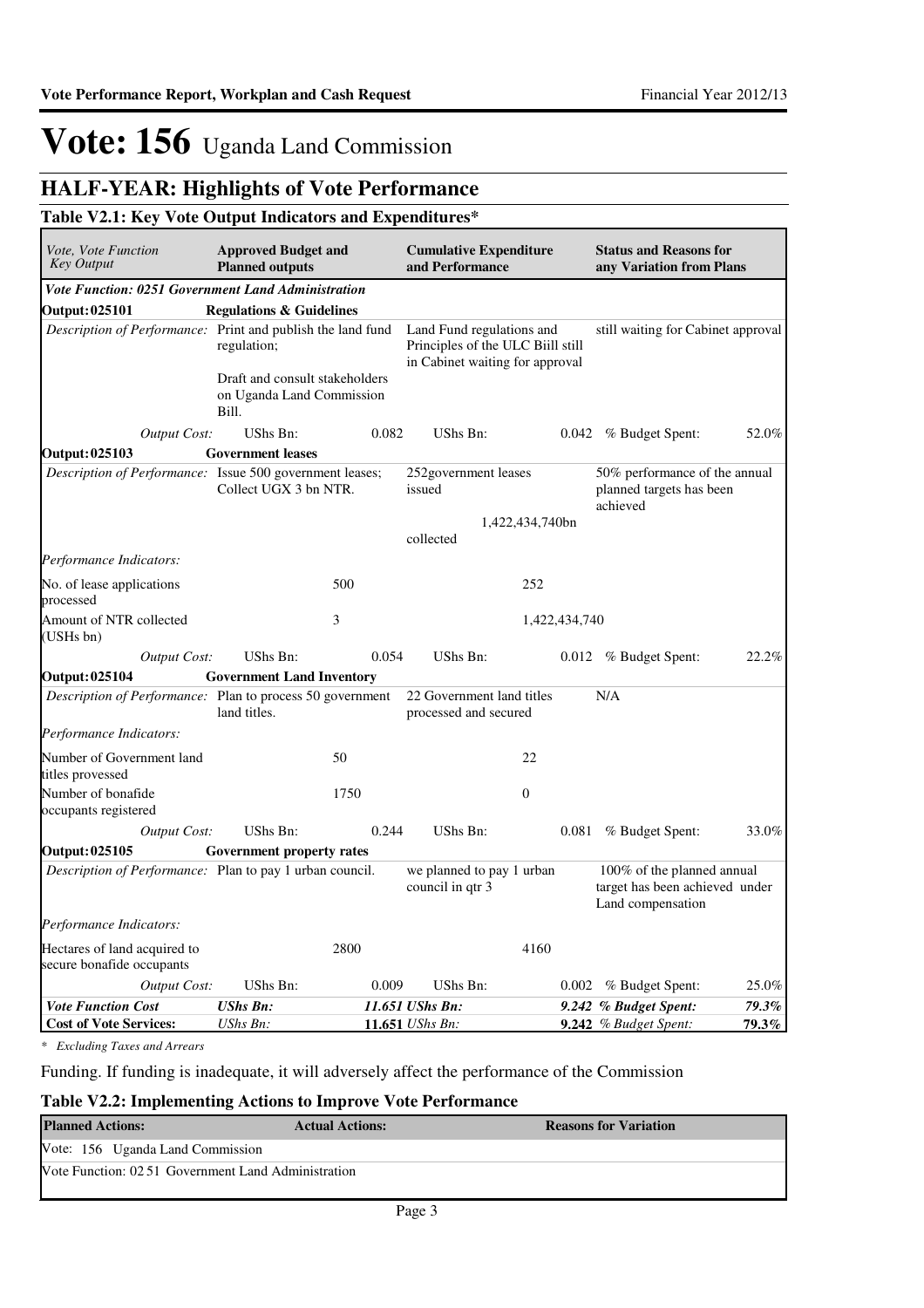## **HALF-YEAR: Highlights of Vote Performance**

| <b>Planned Actions:</b>                                           | <b>Actual Actions:</b>                                                                       | <b>Reasons for Variation</b>       |
|-------------------------------------------------------------------|----------------------------------------------------------------------------------------------|------------------------------------|
| Print and publish the land fund regulation.                       | Land Fund regulations submitted to<br><b>Cabinet for approval</b>                            | Still waiting for Cabinet approval |
| Vote: 156 Uganda Land Commission                                  |                                                                                              |                                    |
| Vote Function: 02.51 Government Land Administration               |                                                                                              |                                    |
| Draft and consult stakeholders on Uganda<br>Land Commission Bill. | <b>Uganda Land Commission Bill</b><br><b>Principles submitted to Cabinet for</b><br>approval | Still waiting for Cabinet approval |

### *V3: Details of Releases and Expenditure*

*This section provides a comprehensive summary of the outputs delivered by the Vote and further details of Vote expenditures by Vote Function and Expenditure Item.*

### **Table V3.1: GoU Releases and Expenditure by Output\***

| Billion Uganda Shillings                                         | Approved      | <b>Released</b> | <b>Spent</b> | $%$ GoU       | $%$ GoU       | $%$ GoU     |
|------------------------------------------------------------------|---------------|-----------------|--------------|---------------|---------------|-------------|
|                                                                  | <b>Budget</b> |                 |              | <b>Budget</b> | <b>Budget</b> | Releases    |
|                                                                  |               |                 |              | Released      | Spent         | <i>Spen</i> |
| VF:0251 Government Land Administration                           | 11.65         | 9.95            | 9.24         | $85.4\%$      | 79.3%         | 92.9%       |
| Class: Outputs Provided                                          | 0.99          | 0.46            | 0.34         | 46.7%         | 34.7%         | 74.3%       |
| $025101$ Regulations & Guidelines                                | 0.08          | 0.05            | 0.04         | 55.9%         | 52.0%         | 93.2%       |
| 025102 Financial and administrative services                     | 0.60          | 0.26            | 0.21         | $42.5\%$      | 34.3%         | 80.7%       |
| 025103 Government leases                                         | 0.05          | 0.02            | 0.01         | 36.7%         | $22.2\%$      | 60.6%       |
| 025104 Government Land Inventory                                 | 0.24          | 0.14            | 0.08         | 56.9%         | 33.0%         | 58.0%       |
| 025105 Government property rates                                 | 0.01          | 0.00            | 0.00         | 27.4%         | 25.0%         | 91.4%       |
| Class: Capital Purchases                                         | 10.66         | 9.48            | 8.90         | 89.0%         | 83.5%         | 93.8%       |
| 025171 Acquisition of Land by Government                         | 10.58         | 9.41            | 8.87         | 89.0%         | 83.9%         | 94.3%       |
| 025172 Government Buildings and Administrative Infrastructure    | 0.06          | 0.06            | 0.02         | $100.0\%$     | 33.3%         | 33.3%       |
| 025175 Purchase of Motor Vehicles and Other Transport Equipment  | 0.00          | 0.00            | 0.00         | $0.0\%$       | $0.0\%$       | N/A         |
| 025176 Purchase of Office and ICT Equipment, including Software  | 0.01          | 0.00            | 0.00         | 33.3%         | 20.8%         | 62.3%       |
| 025178 Purchase of Office and Residential Furniture and Fittings | 0.01          | 0.00            | 0.00         | 33.3%         | 13.0%         | 39.0%       |
| <b>Total For Vote</b>                                            | 11.65         | 9.95            | 9.24         | 85.4%         | 79.3%         | 92.9%       |

*\* Excluding Taxes and Arrears*

#### **Table V3.2: 2012/13 GoU Expenditure by Item**

| <b>Billion Uganda Shillings</b>                           | Approved<br><b>Budget</b> | <b>Releases</b> | Expend-<br>iture | % Budged<br><b>Released</b> | % Budget<br><b>Spent</b> | %Releases<br><b>Spent</b> |
|-----------------------------------------------------------|---------------------------|-----------------|------------------|-----------------------------|--------------------------|---------------------------|
| <b>Output Class: Outputs Provided</b>                     | 0.99                      | 0.46            | 0.34             | $46.7\%$                    | 34.7%                    | 74.3%                     |
| 211101 General Staff Salaries                             | 0.37                      | 0.11            | 0.09             | 29.1%                       | $25.0\%$                 | 86.2%                     |
| 211102 Contract Staff Salaries (Incl. Casuals, Temporary) | 0.03                      | 0.02            | 0.02             | 64.7%                       | 52.2%                    | 80.6%                     |
| 211103 Allowances                                         | 0.10                      | 0.05            | 0.05             | 52.5%                       | 52.5%                    | 100.0%                    |
| 213001 Medical Expenses (To Employees)                    | 0.01                      | 0.01            | 0.01             | 50.0%                       | 50.0%                    | 100.0%                    |
| 213002 Incapacity, death benefits and funeral expenses    | 0.00                      | 0.00            | 0.00             | 66.3%                       | 65.0%                    | 98.1%                     |
| 221001 Advertising and Public Relations                   | 0.00                      | 0.00            | 0.00             | 100.0%                      | 100.0%                   | 100.0%                    |
| 221002 Workshops and Seminars                             | 0.02                      | 0.01            | 0.00             | 50.1%                       | 26.9%                    | 53.6%                     |
| 221003 Staff Training                                     | 0.01                      | 0.01            | 0.00             | 70.8%                       | 26.3%                    | 37.1%                     |
| 221006 Commissions and Related Charges                    | 0.06                      | 0.02            | 0.02             | 40.5%                       | 27.1%                    | 66.8%                     |
| 221007 Books, Periodicals and Newspapers                  | 0.01                      | 0.00            | 0.00             | 48.7%                       | 33.3%                    | 68.4%                     |
| 221008 Computer Supplies and IT Services                  | 0.01                      | 0.01            | 0.01             | 63.0%                       | 60.0%                    | 95.3%                     |
| 221009 Welfare and Entertainment                          | 0.01                      | 0.01            | 0.01             | 61.1%                       | 61.1%                    | 100.0%                    |
| 221011 Printing, Stationery, Photocopying and Binding     | 0.02                      | 0.01            | 0.01             | 69.7%                       | 69.7%                    | 100.0%                    |
| 221012 Small Office Equipment                             | 0.00                      | 0.00            | 0.00             | 52.0%                       | 52.0%                    | 100.0%                    |
| 221016 IFMS Recurrent Costs                               | 0.01                      | 0.01            | 0.00             | 84.4%                       | 18.0%                    | 21.3%                     |
| 222001 Telecommunications                                 | 0.03                      | 0.01            | 0.01             | 52.9%                       | 52.9%                    | 100.0%                    |
|                                                           |                           |                 |                  |                             |                          |                           |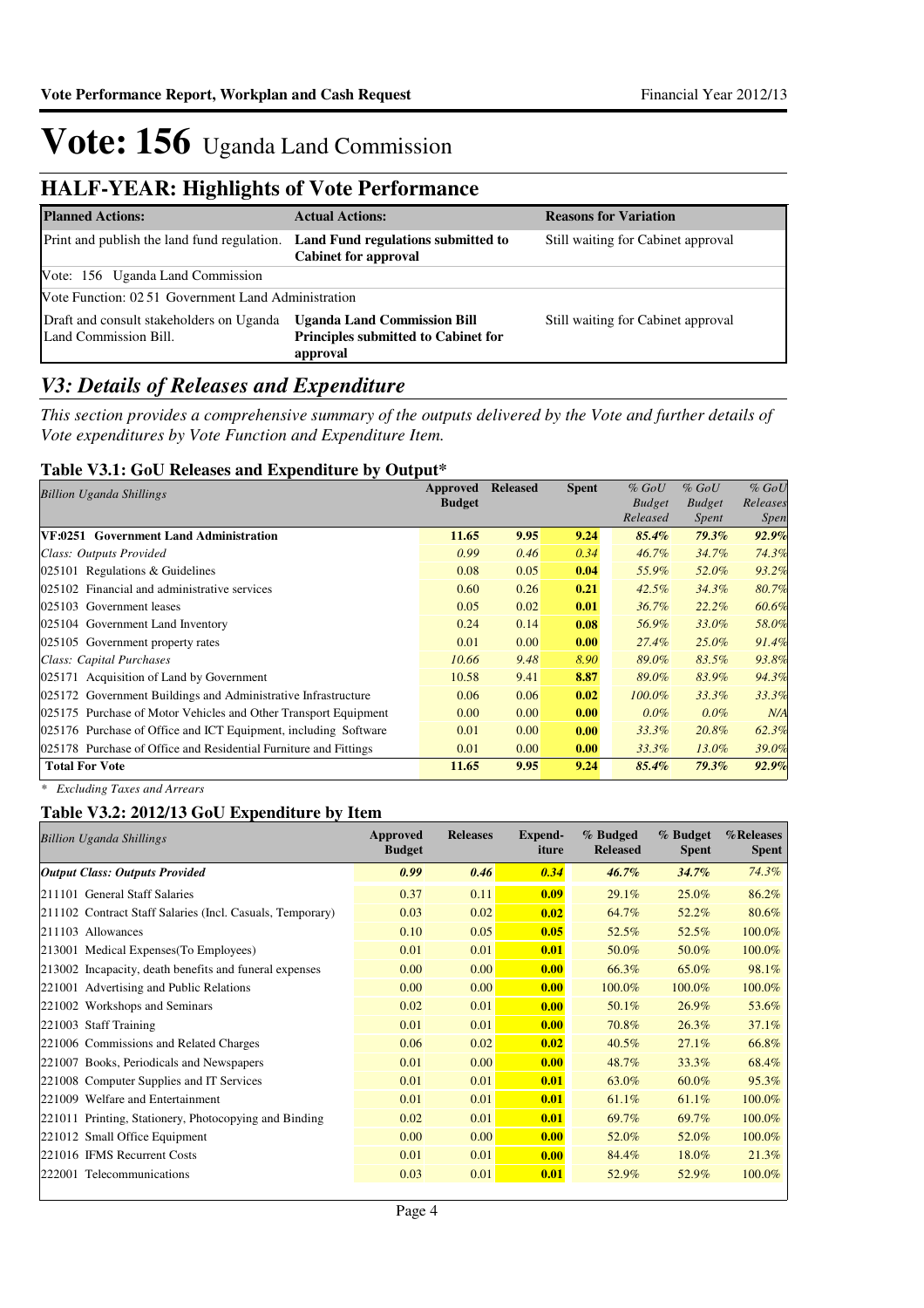## **HALF-YEAR: Highlights of Vote Performance**

| <b>Billion Uganda Shillings</b>                         | Approved<br><b>Budget</b> | <b>Releases</b> | <b>Expend-</b><br>iture | % Budged<br><b>Released</b> | % Budget<br><b>Spent</b> | %Releases<br><b>Spent</b> |
|---------------------------------------------------------|---------------------------|-----------------|-------------------------|-----------------------------|--------------------------|---------------------------|
| 222002 Postage and Courier                              | 0.01                      | 0.00            | 0.00                    | 42.2%                       | 29.1%                    | 68.9%                     |
| 223002 Rates                                            | 0.01                      | 0.00            | 0.00                    | 21.0%                       | 18.0%                    | 85.7%                     |
| 223004 Guard and Security services                      | 0.01                      | 0.00            | 0.00                    | 17.0%                       | 7.3%                     | 42.9%                     |
| 223005 Electricity                                      | 0.01                      | 0.00            | 0.00                    | 33.0%                       | 33.0%                    | 100.0%                    |
| 223006 Water                                            | 0.00                      | 0.00            | 0.00                    | 12.5%                       | 12.5%                    | 100.0%                    |
| 224002 General Supply of Goods and Services             | 0.03                      | 0.02            | 0.01                    | 88.5%                       | 52.7%                    | 59.6%                     |
| 225001 Consultancy Services- Short-term                 | 0.11                      | 0.07            | 0.02                    | 60.9%                       | 14.9%                    | 24.5%                     |
| 227001 Travel Inland                                    | 0.04                      | 0.02            | 0.02                    | 53.5%                       | 53.5%                    | 100.0%                    |
| 227002 Travel Abroad                                    | 0.02                      | 0.01            | 0.01                    | 43.3%                       | 33.3%                    | 76.9%                     |
| 227004 Fuel, Lubricants and Oils                        | 0.04                      | 0.02            | 0.02                    | 52.0%                       | 50.7%                    | 97.5%                     |
| 228001 Maintenance - Civil                              | 0.00                      | 0.00            | 0.00                    | 37.5%                       | 29.5%                    | 78.7%                     |
| 228002 Maintenance - Vehicles                           | 0.03                      | 0.03            | 0.02                    | 88.6%                       | 63.8%                    | 72.0%                     |
| 228003 Maintenance Machinery, Equipment and Furniture   | 0.00                      | 0.00            | 0.00                    | 88.9%                       | 44.2%                    | 49.8%                     |
| <b>Output Class: Capital Purchases</b>                  | 10.66                     | 9.48            | 8.90                    | 89.0%                       | 83.5%                    | 93.8%                     |
| 231001 Non-Residential Buildings                        | 0.06                      | 0.06            | 0.02                    | 100.0%                      | 33.3%                    | 33.3%                     |
| 231004 Transport Equipment                              | 0.00                      | 0.00            | 0.00                    | $0.0\%$                     | 0.0%                     | N/A                       |
| 231005 Machinery and Equipment                          | 0.01                      | 0.00            | 0.00                    | 33.3%                       | 20.8%                    | 62.3%                     |
| 231006 Furniture and Fixtures                           | 0.01                      | 0.00            | 0.00                    | 33.3%                       | 13.0%                    | 39.0%                     |
| 281504 Monitoring, Supervision and Appraisal of Capital | 0.22                      | 0.23            | 0.16                    | 100.0%                      | 69.0%                    | 69.0%                     |
| 311101 Land                                             | 10.35                     | 9.19            | 8.72                    | 88.8%                       | 84.2%                    | 94.9%                     |
| <b>Grand Total:</b>                                     | 11.65                     | 9.95            | 9.24                    | 85.4%                       | 79.3%                    | $92.9\%$                  |
| <b>Total Excluding Taxes and Arrears:</b>               | 11.65                     | 9.95            | 9.24                    | 85.4%                       | 79.3%                    | $92.9\%$                  |

### **Table V3.3: GoU Releases and Expenditure by Project and Programme\***

|                                           |               | $\overline{\phantom{0}}$ |              |               |               |              |
|-------------------------------------------|---------------|--------------------------|--------------|---------------|---------------|--------------|
| <b>Billion Uganda Shillings</b>           | Approved      | <b>Released</b>          | <b>Spent</b> | $%$ GoU       | $%$ GoU       | $%$ GoU      |
|                                           | <b>Budget</b> |                          |              | <b>Budget</b> | <b>Budget</b> | Releases     |
|                                           |               |                          |              | Released      | <i>Spent</i>  | <i>Spent</i> |
| VF:0251 Government Land Administration    | 11.65         | 9.95                     | 9.24         | $85.4\%$      | $79.3\%$      | 92.9%        |
| <b>Recurrent Programmes</b>               |               |                          |              |               |               |              |
| 01<br>Headquarters                        | 0.58          | 0.19                     | 0.16         | 33.0%         | 27.4%         | 83.0%        |
| Development Projects                      |               |                          |              |               |               |              |
| 0989<br>Support to Uganda Land Commission | 11.07         | 9.75                     | 9.08         | 88.1%         | 82.0%         | 93.1%        |
| <b>Total For Vote</b>                     | 11.65         | 9.95                     | 9.24         | $85.4\%$      | $79.3\%$      | 92.9%        |
|                                           |               |                          |              |               |               |              |

*\* Excluding Taxes and Arrears*

#### **Table V3.4: Donor Releases and Expenditure by Project and Programme\***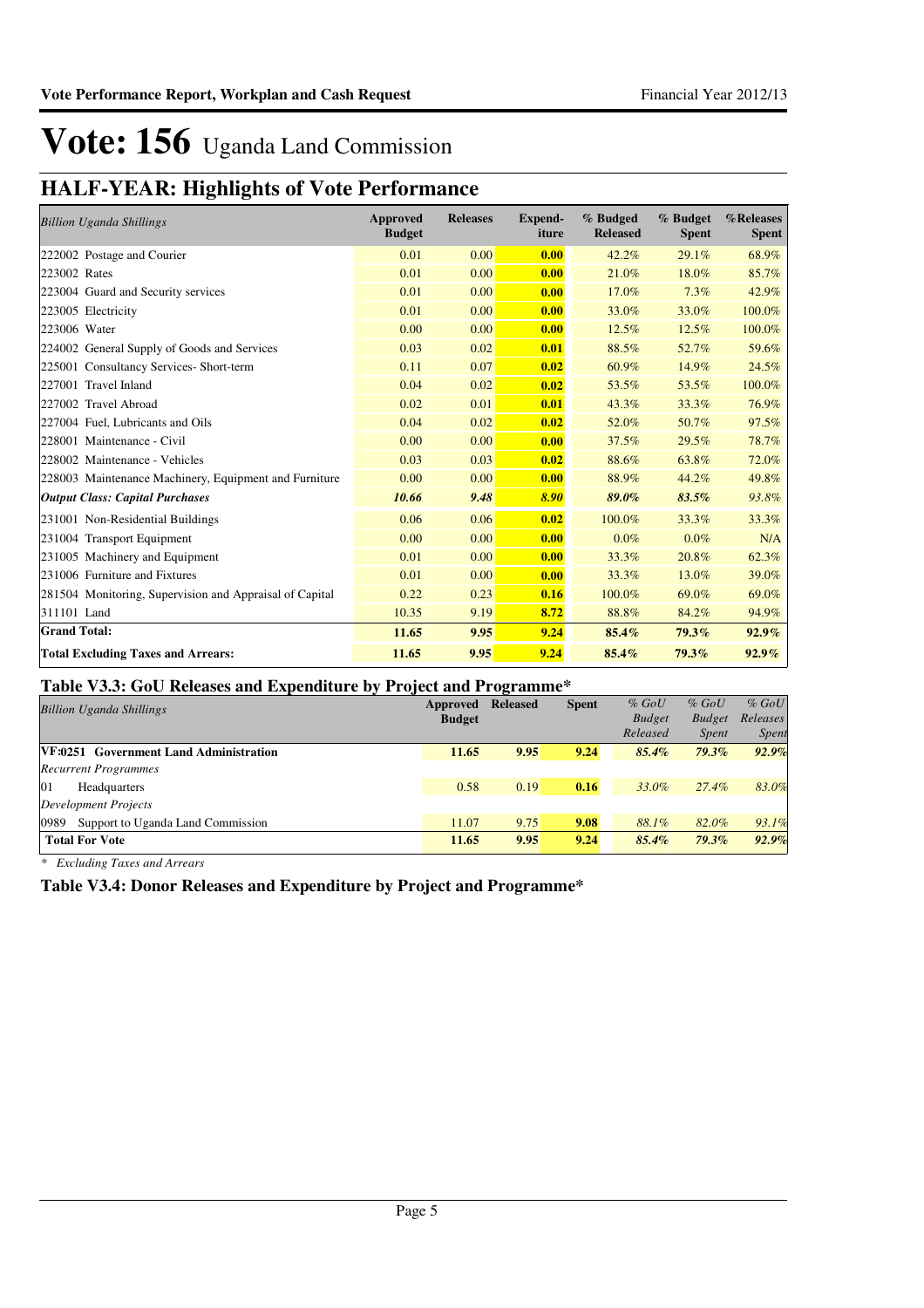## **QUARTER 2: Cumulative Outputs and Expenditure by End of Quarter**

| <b>Annual Planned Outputs and Cumulative Outputs Achieved by End of</b> | Cumulative Expenditures made by the End of the Quarter to |               |
|-------------------------------------------------------------------------|-----------------------------------------------------------|---------------|
| <b>Ouarter</b> (Quantity and Location)                                  | <b>Deliver Cumulative Outputs</b>                         | UShs Thousand |
|                                                                         |                                                           |               |

#### **Vote Function: 0251 Government Land Administration**

*Recurrent Programmes*

#### *Programme 01 Headquarters*

*Outputs Provided*

**02 5102 Financial and administrative services Output:**

|                                                                                                                       | <b>Item</b>                                                                                                                                                                                                                                            | <b>Spent</b> |
|-----------------------------------------------------------------------------------------------------------------------|--------------------------------------------------------------------------------------------------------------------------------------------------------------------------------------------------------------------------------------------------------|--------------|
| <b>Annual Planned Outputs:</b>                                                                                        | 211101 General Staff Salaries                                                                                                                                                                                                                          | 91,503       |
| a) Monthly staff salaries paid in time,                                                                               | 211103 Allowances                                                                                                                                                                                                                                      | 17,158       |
| b) All mandatory reports produced and issued,                                                                         | 213001 Medical Expenses (To Employees)                                                                                                                                                                                                                 | 5,000        |
| c)Office space cleaned,<br>d) Utility bills paid quartely,<br>d) office equipment and vehicles serviced and repaired; | 213002 Incapacity, death benefits and funeral<br>expenses                                                                                                                                                                                              | 2,277        |
| e) Government land court cases handled.                                                                               |                                                                                                                                                                                                                                                        | 1,333        |
| Cumulatie Outputs Achieved by the end of the Quarter:                                                                 |                                                                                                                                                                                                                                                        | 1,800        |
|                                                                                                                       | 221009 Welfare and Entertainment                                                                                                                                                                                                                       | 3,280        |
| b) All mandatory reports were produced and issued<br>c) office space was cleaned                                      | 221011 Printing, Stationery, Photocopying and<br><b>Binding</b>                                                                                                                                                                                        | 483          |
| d) utility bills for Quarter I were paid                                                                              | 221012 Small Office Equipment                                                                                                                                                                                                                          | 520          |
| e) Office equipment and vehicles were serviced and repaired                                                           | 222001 Telecommunications                                                                                                                                                                                                                              | 1,750        |
| f) Government land court cases were handled                                                                           | 222002 Postage and Courier                                                                                                                                                                                                                             | 250          |
| <b>Reasons for Variation in performance</b>                                                                           | 223004 Guard and Security services                                                                                                                                                                                                                     | 730          |
| No variation                                                                                                          | 223005 Electricity                                                                                                                                                                                                                                     | 4.500        |
|                                                                                                                       | 223006 Water                                                                                                                                                                                                                                           | 500          |
|                                                                                                                       | 224002 General Supply of Goods and Services                                                                                                                                                                                                            | 146          |
|                                                                                                                       | 221007 Books, Periodicals and Newspapers<br>221008 Computer Supplies and IT Services<br>a) Monthly staff salaries were paid in time<br>227004 Fuel, Lubricants and Oils<br>228001 Maintenance - Civil<br>228002 Maintenance - Vehicles<br><b>Total</b> | 4,300        |
|                                                                                                                       |                                                                                                                                                                                                                                                        | 1,180        |
|                                                                                                                       |                                                                                                                                                                                                                                                        | 1,217        |
|                                                                                                                       |                                                                                                                                                                                                                                                        | 140,019      |
|                                                                                                                       | <b>Wage Recurrent</b>                                                                                                                                                                                                                                  | 91,503       |
|                                                                                                                       | <b>Non Wage Recurrent</b>                                                                                                                                                                                                                              | 48,516       |
|                                                                                                                       | NTR                                                                                                                                                                                                                                                    | 0            |

#### **02 5103 Government leases Output:**

|                                | <b>Item</b>                   | <b>Spent</b> |
|--------------------------------|-------------------------------|--------------|
| <b>Annual Planned Outputs:</b> | 211103 Allowances             | 1.750        |
| 500 government leases issued   | 227001 Travel Inland          | 2.417        |
| 3.0 bn NTR collected           | 228002 Maintenance - Vehicles | 667          |

**252 leases were issued/ approved** *Cumulatie Outputs Achieved by the end of the Quarter:*

#### **UGX 1,422,434,740 NTR was collected**

No variation. Targets for half year have been achieved *Reasons for Variation in performance*

| 12,003   | <b>Total</b>                                                                                           |
|----------|--------------------------------------------------------------------------------------------------------|
| $\theta$ | <b>Wage Recurrent</b>                                                                                  |
| 12,003   | <b>Non Wage Recurrent</b>                                                                              |
| 0        | <b>NTR</b>                                                                                             |
|          | $\sim$ $\sim$ $\sim$ $\sim$ $\sim$ $\sim$<br>$\mathbf{r}$ , $\mathbf{r}$ , $\mathbf{r}$ , $\mathbf{r}$ |

#### **Output: 02 5104 Government Land Inventory**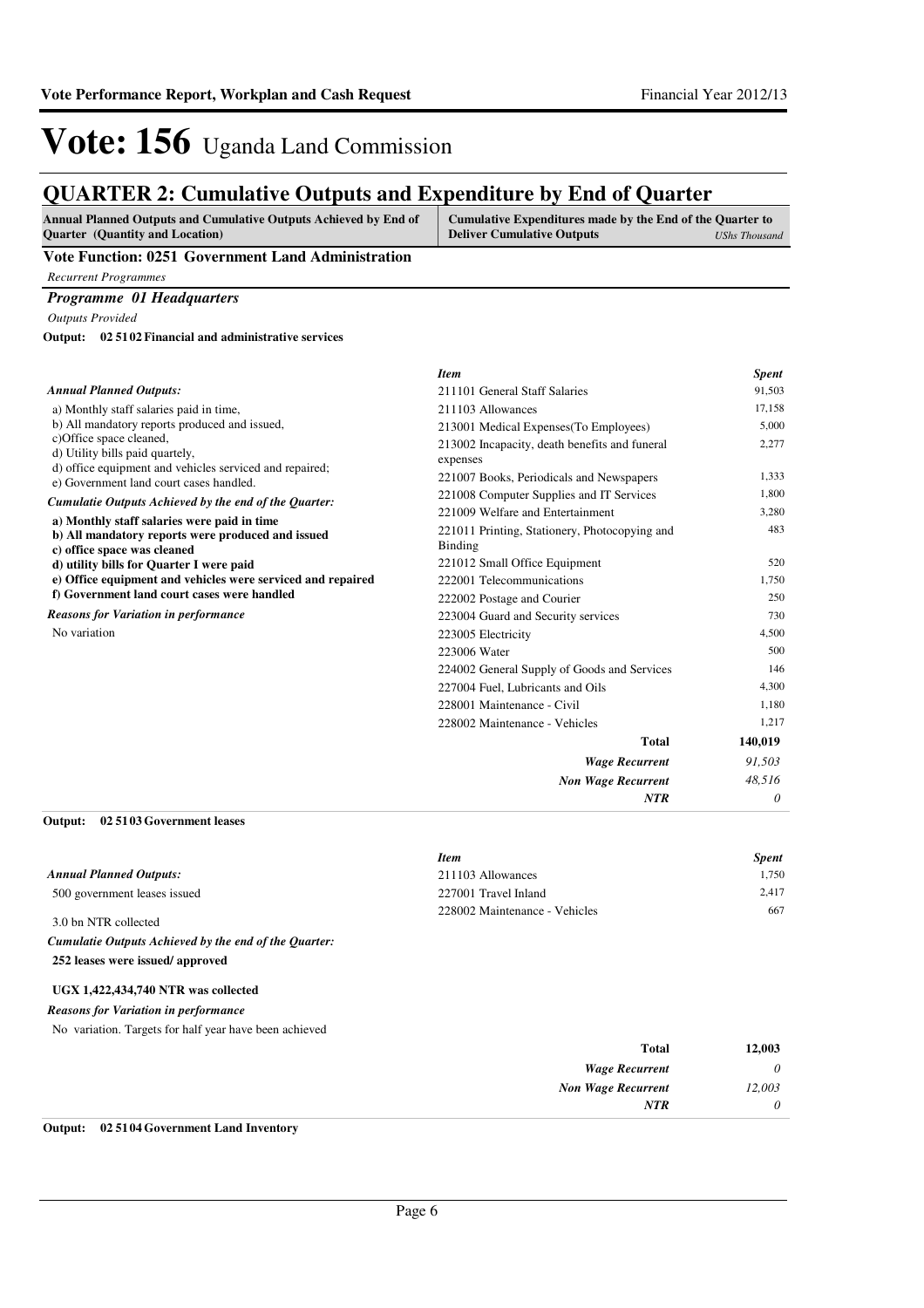## **QUARTER 2: Cumulative Outputs and Expenditure by End of Quarter**

| Annual Planned Outputs and Cumulative Outputs Achieved by End of<br>Quarter (Quantity and Location)                                                                                       | Cumulative Expenditures made by the End of the Quarter to<br><b>Deliver Cumulative Outputs</b> | <b>UShs Thousand</b>    |
|-------------------------------------------------------------------------------------------------------------------------------------------------------------------------------------------|------------------------------------------------------------------------------------------------|-------------------------|
| <b>Vote Function: 0251 Government Land Administration</b>                                                                                                                                 |                                                                                                |                         |
| <b>Recurrent Programmes</b>                                                                                                                                                               |                                                                                                |                         |
| <b>Programme 01 Headquarters</b>                                                                                                                                                          |                                                                                                |                         |
|                                                                                                                                                                                           | <b>Item</b>                                                                                    | <b>Spent</b>            |
| <b>Annual Planned Outputs:</b>                                                                                                                                                            | 227001 Travel Inland                                                                           | 250                     |
| 50 government titles;                                                                                                                                                                     | 227004 Fuel, Lubricants and Oils                                                               | 600                     |
| Processed and secured                                                                                                                                                                     | 228002 Maintenance - Vehicles                                                                  | 500                     |
| Cumulatie Outputs Achieved by the end of the Quarter:                                                                                                                                     |                                                                                                |                         |
| 22 government titles processed and secured                                                                                                                                                |                                                                                                |                         |
| <b>Reasons for Variation in performance</b>                                                                                                                                               |                                                                                                |                         |
| 88% of half year target achieved, some titles are still in process                                                                                                                        |                                                                                                |                         |
|                                                                                                                                                                                           | <b>Total</b>                                                                                   | 3,683                   |
|                                                                                                                                                                                           | <b>Wage Recurrent</b>                                                                          | 0                       |
|                                                                                                                                                                                           | <b>Non Wage Recurrent</b><br><b>NTR</b>                                                        | 3.683<br>0              |
|                                                                                                                                                                                           |                                                                                                |                         |
| 02 51 05 Government property rates<br>Output:                                                                                                                                             |                                                                                                |                         |
|                                                                                                                                                                                           | <b>Item</b>                                                                                    | <b>Spent</b>            |
| <b>Annual Planned Outputs:</b>                                                                                                                                                            | 211103 Allowances                                                                              | 1,000                   |
| 1 urban council                                                                                                                                                                           |                                                                                                |                         |
| Paid property rates                                                                                                                                                                       |                                                                                                |                         |
| Cumulatie Outputs Achieved by the end of the Quarter:                                                                                                                                     |                                                                                                |                         |
| No planned output in quarter 2                                                                                                                                                            |                                                                                                |                         |
| <b>Reasons for Variation in performance</b>                                                                                                                                               |                                                                                                |                         |
| No variation                                                                                                                                                                              |                                                                                                |                         |
|                                                                                                                                                                                           | <b>Total</b>                                                                                   | 2,285                   |
|                                                                                                                                                                                           | <b>Wage Recurrent</b>                                                                          | 0                       |
|                                                                                                                                                                                           | <b>Non Wage Recurrent</b>                                                                      | 2,285                   |
|                                                                                                                                                                                           | NTR                                                                                            | 0                       |
| Development Projects                                                                                                                                                                      |                                                                                                |                         |
| <b>Project 0989 Support to Uganda Land Commission</b>                                                                                                                                     |                                                                                                |                         |
| <b>Capital Purchases</b>                                                                                                                                                                  |                                                                                                |                         |
| Output: 02 5171 Acquisition of Land by Government                                                                                                                                         |                                                                                                |                         |
|                                                                                                                                                                                           |                                                                                                |                         |
| <b>Annual Planned Outputs:</b>                                                                                                                                                            | <b>Item</b>                                                                                    | <b>Spent</b><br>155,240 |
| 2,800 hectares of land compensated;                                                                                                                                                       | 281504 Monitoring, Supervision and Appraisal of<br>Capital Works                               |                         |
|                                                                                                                                                                                           | 311101 Land                                                                                    | 8,719,045               |
| 1750 titles issued to statutory tenants                                                                                                                                                   |                                                                                                |                         |
| Cumulatie Outputs Achieved by the end of the Quarter:                                                                                                                                     |                                                                                                |                         |
| 4,160 hectares of land compensated                                                                                                                                                        |                                                                                                |                         |
| Land Fund Regulations not yet approved and issuence of titles to<br>statutory tenants could not be done. Work plans were revised and<br>more hectares of land were compensated            |                                                                                                |                         |
| <b>Reasons for Variation in performance</b>                                                                                                                                               |                                                                                                |                         |
| Land Fund Regulations not yet approved and issuence of titles to                                                                                                                          |                                                                                                |                         |
| statutory tenants could not be done. Work plans were adjusted and funds<br>used to acquire more hectares of Land from absentee land lords to protect<br>bonafide occupants from eviction. |                                                                                                |                         |
|                                                                                                                                                                                           | <b>Total</b>                                                                                   | 8,874,286               |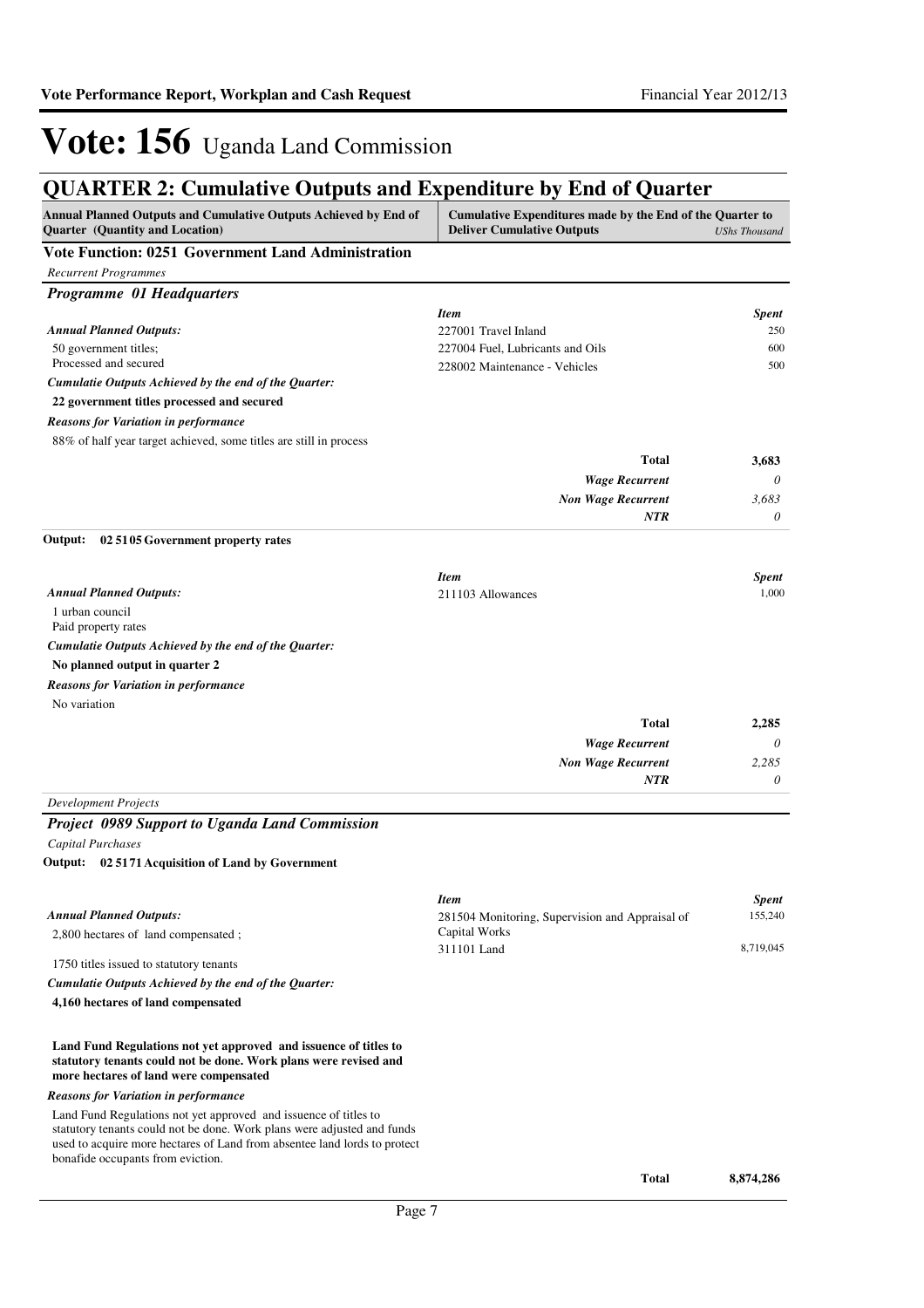## **QUARTER 2: Cumulative Outputs and Expenditure by End of Quarter**

**Vote Function: 0251 Government Land Administration**

*Development Projects*

*Project 0989 Support to Uganda Land Commission*

| <b>GoU</b> Development   | 8,874,286 |
|--------------------------|-----------|
| <b>Donor Development</b> |           |
| NTR                      |           |

**02 5172 Government Buildings and Administrative Infrastructure Output:**

New offices refurbuished **Offices were renovated** *Cumulatie Outputs Achieved by the end of the Quarter: Annual Planned Outputs:* No variation *Reasons for Variation in performance*

| 20,000 | <b>Total</b>             |
|--------|--------------------------|
| 20,000 | <b>GoU</b> Development   |
| 0      | <b>Donor Development</b> |
|        | <b>NTR</b>               |
|        |                          |

**02 5175 Purchase of Motor Vehicles and Other Transport Equipment Output:**

*Annual Planned Outputs:*

**N/A** *Cumulatie Outputs Achieved by the end of the Quarter:* No variation *Reasons for Variation in performance*

| $\bf{0}$ | <b>Total</b>             |
|----------|--------------------------|
| 0        | <b>GoU</b> Development   |
| 0        | <b>Donor Development</b> |
|          | <b>NTR</b>               |

#### **02 5176 Purchase of Office and ICT Equipment, including Software Output:**

#### *Annual Planned Outputs:*

Internet services maintained and subscriped,

IT accessories procured.

#### **Internet services maintatined and subscribed** *Cumulatie Outputs Achieved by the end of the Quarter:*

#### **IT accessories procured**

No variation *Reasons for Variation in performance*

| 2,076    | <b>Total</b>             |
|----------|--------------------------|
| 2,076    | <b>GoU</b> Development   |
| $\theta$ | <b>Donor Development</b> |
| $\theta$ | <b>NTR</b>               |
|          |                          |

**Output: 02 5178 Purchase of Office and Residential Furniture and Fittings**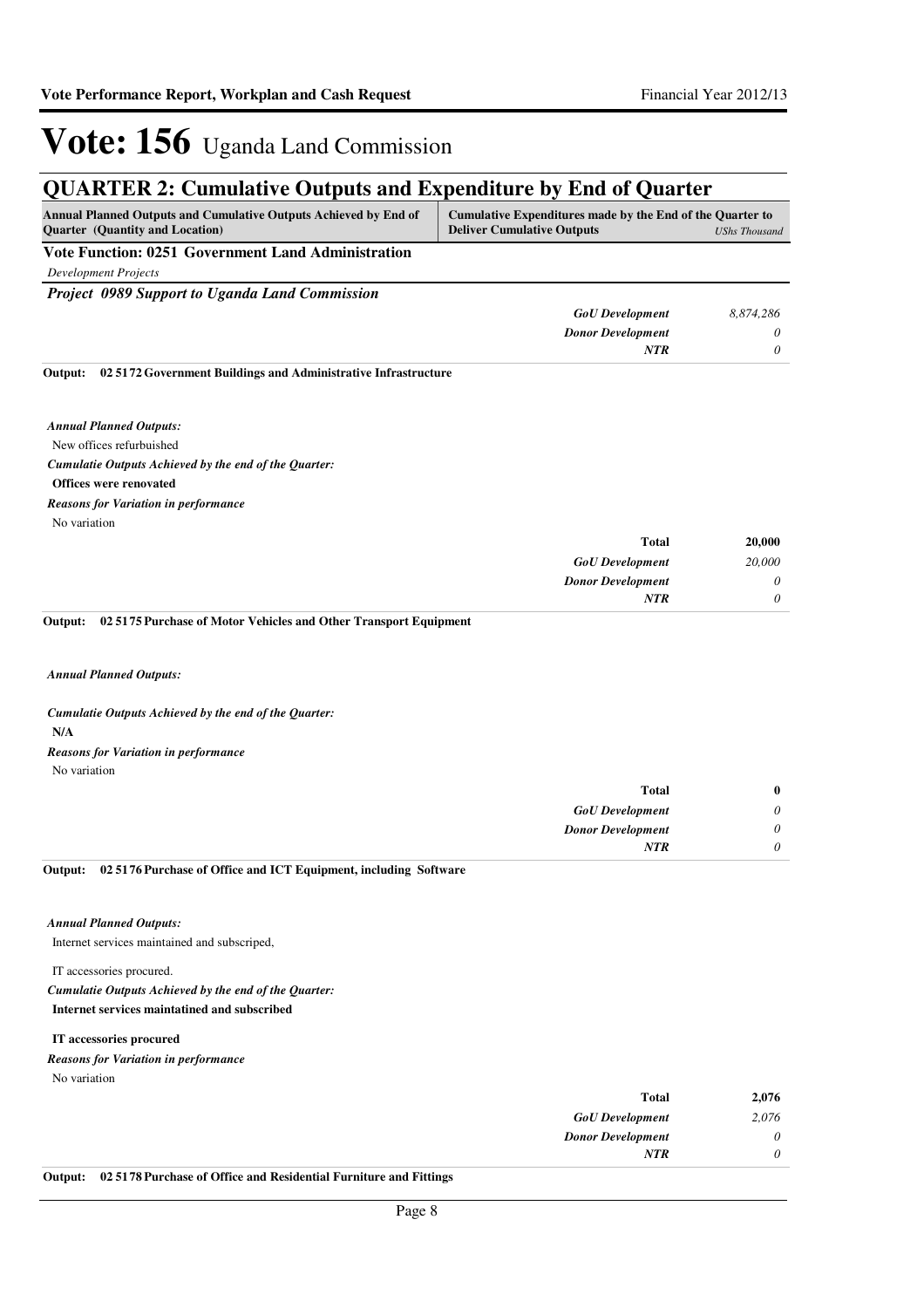## **QUARTER 2: Cumulative Outputs and Expenditure by End of Quarter**

| Annual Planned Outputs and Cumulative Outputs Achieved by End of<br><b>Quarter</b> (Quantity and Location) | Cumulative Expenditures made by the End of the Quarter to<br><b>Deliver Cumulative Outputs</b> | <b>UShs Thousand</b> |
|------------------------------------------------------------------------------------------------------------|------------------------------------------------------------------------------------------------|----------------------|
| <b>Vote Function: 0251 Government Land Administration</b>                                                  |                                                                                                |                      |
| <b>Development Projects</b>                                                                                |                                                                                                |                      |
| Project 0989 Support to Uganda Land Commission                                                             |                                                                                                |                      |
|                                                                                                            | <b>Item</b>                                                                                    | <b>Spent</b>         |
| <b>Annual Planned Outputs:</b>                                                                             | 231006 Furniture and Fixtures                                                                  | 1,300                |
| Office shelves and filling cabinets procured                                                               |                                                                                                |                      |
| Cumulatie Outputs Achieved by the end of the Quarter:                                                      |                                                                                                |                      |
| Office shelves and filling cabinets were procured                                                          |                                                                                                |                      |
| <b>Reasons for Variation in performance</b>                                                                |                                                                                                |                      |
| No variation                                                                                               |                                                                                                |                      |
|                                                                                                            | <b>Total</b>                                                                                   | 1,300                |
|                                                                                                            | <b>GoU</b> Development                                                                         | 1,300                |
|                                                                                                            | <b>Donor Development</b>                                                                       | 0                    |
|                                                                                                            | <b>NTR</b>                                                                                     | 0                    |
| <b>Outputs Provided</b><br>Output: 02 51 01 Regulations & Guidelines                                       |                                                                                                |                      |
|                                                                                                            | <b>Item</b>                                                                                    | <b>Spent</b>         |
| <b>Annual Planned Outputs:</b>                                                                             | 211102 Contract Staff Salaries (Incl. Casuals,                                                 | 4,533                |
| 1000 copies of the land fund regulation printed and published;                                             | Temporary)                                                                                     |                      |
| Uganda Land Commission Bill drafted and stakeholders consulted on the                                      | 211103 Allowances                                                                              | 4,667<br>1,500       |
| Uganda Land Commission Bill draft.                                                                         | 221001 Advertising and Public Relations<br>221002 Workshops and Seminars                       | 2,333                |
| Cumulatie Outputs Achieved by the end of the Quarter:                                                      | 221011 Printing, Stationery, Photocopying and                                                  | 3,333                |
| Cabinet Memo for ULC Bill was developed and submitted to Cabinet                                           | Binding                                                                                        |                      |
|                                                                                                            | 224002 General Supply of Goods and Services                                                    | 5,000                |
| <b>Reasons for Variation in performance</b>                                                                | 225001 Consultancy Services- Short-term                                                        | 3,000                |
| Both the Land Fund regulations and the Principles of the ULC Bill are                                      | 227001 Travel Inland                                                                           | 6.667                |
| still before cabinet, waiting approval                                                                     | 227004 Fuel, Lubricants and Oils                                                               | 6,667                |
|                                                                                                            | 228002 Maintenance - Vehicles                                                                  | 2,449                |
|                                                                                                            | <b>Total</b>                                                                                   | 42,416               |
|                                                                                                            | <b>GoU</b> Development                                                                         | 42,416               |
|                                                                                                            | <b>Donor Development</b>                                                                       | 0                    |
|                                                                                                            | <b>NTR</b>                                                                                     | 0                    |

**02 5102 Financial and administrative services Output:**

|                                                                                                                       | <b>Item</b>                                    | <b>Spent</b> |
|-----------------------------------------------------------------------------------------------------------------------|------------------------------------------------|--------------|
| <b>Annual Planned Outputs:</b>                                                                                        | 211102 Contract Staff Salaries (Incl. Casuals, | 6,824        |
| 2 adverts for land compensations exercise run,                                                                        | Temporary)                                     |              |
|                                                                                                                       | 211103 Allowances                              | 10,344       |
| All acquired land transferred to ULC,                                                                                 | 221001 Advertising and Public Relations        | 1,239        |
|                                                                                                                       | 221002 Workshops and Seminars                  | 2,083        |
| Service and repair 7 vehicles and 12 office equipment regularly                                                       | 221007 Books, Periodicals and Newspapers       | 833          |
| Cumulatie Outputs Achieved by the end of the Quarter:<br>1 publication run<br>Some acquired land was tranfered to ULC | 221008 Computer Supplies and IT Services       | 3,000        |
|                                                                                                                       | 221009 Welfare and Entertainment               | 2,000        |
|                                                                                                                       | 221011 Printing, Stationery, Photocopying and  | 4,000        |
|                                                                                                                       | Binding                                        |              |
|                                                                                                                       | 222001 Telecommunications                      | 5,333        |
| Serviced and repaired 4 vehicles and 6 office equipment                                                               | 222002 Postage and Courier                     | 500          |
| <b>Reasons for Variation in performance</b>                                                                           | 224002 General Supply of Goods and Services    | 9,359        |
| No variation                                                                                                          | 225001 Consultancy Services- Short-term        | 1,667        |
|                                                                                                                       | 227001 Travel Inland                           | 2,667        |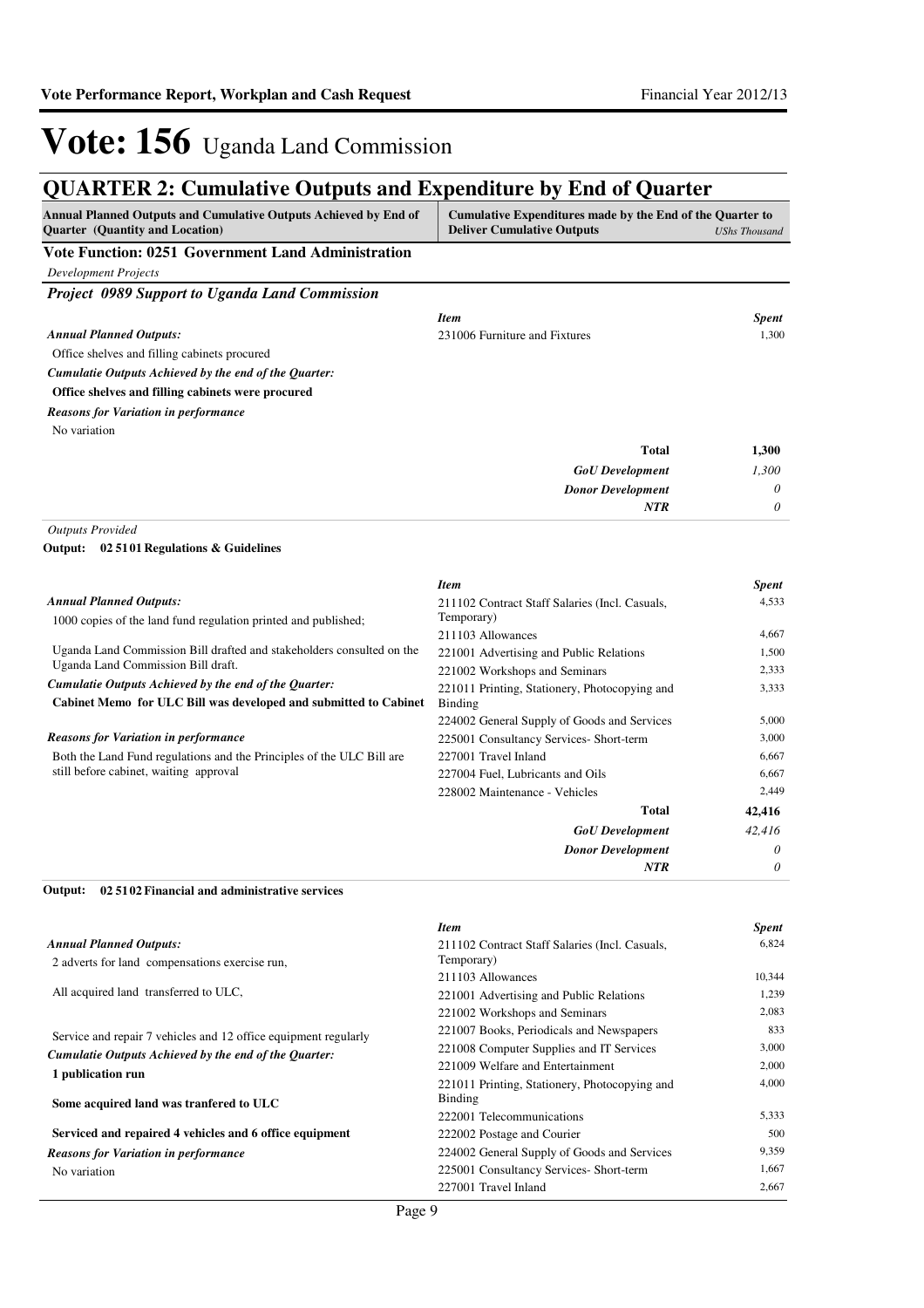## **QUARTER 2: Cumulative Outputs and Expenditure by End of Quarter**

| Annual Planned Outputs and Cumulative Outputs Achieved by End of<br><b>Quarter</b> (Quantity and Location) | Cumulative Expenditures made by the End of the Quarter to<br><b>Deliver Cumulative Outputs</b> | <b>UShs Thousand</b> |
|------------------------------------------------------------------------------------------------------------|------------------------------------------------------------------------------------------------|----------------------|
| <b>Vote Function: 0251 Government Land Administration</b>                                                  |                                                                                                |                      |
| <b>Development Projects</b>                                                                                |                                                                                                |                      |
| <b>Project 0989 Support to Uganda Land Commission</b>                                                      |                                                                                                |                      |
|                                                                                                            | 227004 Fuel, Lubricants and Oils                                                               | 2,667                |
|                                                                                                            | 228002 Maintenance - Vehicles                                                                  | 6,749                |
|                                                                                                            | 228003 Maintenance Machinery, Equipment and<br>Furniture                                       | 1,990                |
|                                                                                                            | <b>Total</b>                                                                                   | 66,936               |
|                                                                                                            | <b>GoU</b> Development                                                                         | 66,936               |
|                                                                                                            | <b>Donor Development</b>                                                                       | 0                    |
|                                                                                                            | <b>NTR</b>                                                                                     | $\theta$             |
| Output:<br>02 51 04 Government Land Inventory                                                              |                                                                                                |                      |
|                                                                                                            | <b>Item</b>                                                                                    | <b>Spent</b>         |
| <b>Annual Planned Outputs:</b>                                                                             | 211102 Contract Staff Salaries (Incl. Casuals,                                                 | 4.290                |
| Government land inventories and wetlands demarcated;                                                       | Temporary)<br>211103 Allowances                                                                | 14,133               |
| 8 ULC board meetings conducted                                                                             | 221001 Advertising and Public Relations                                                        | 2,000                |
| Cumulatie Outputs Achieved by the end of the Quarter:                                                      | 221002 Workshops and Seminars                                                                  | 95                   |
| land inspections were carried out                                                                          | 221006 Commissions and Related Charges                                                         | 11,480               |
| 4 ULC board meetings were conducted.                                                                       | 221009 Welfare and Entertainment                                                               | 2,333                |
| <b>Reasons for Variation in performance</b><br>No variation                                                | 221011 Printing, Stationery, Photocopying and<br>Binding                                       | 3,333                |
|                                                                                                            | 222001 Telecommunications                                                                      | 6,333                |
|                                                                                                            | 222002 Postage and Courier                                                                     | 1,433                |
|                                                                                                            | 225001 Consultancy Services- Short-term                                                        | 11,590               |
|                                                                                                            | 227001 Travel Inland                                                                           | 6,666                |
|                                                                                                            | 227004 Fuel, Lubricants and Oils                                                               | 3,333                |
|                                                                                                            | 228002 Maintenance - Vehicles                                                                  | 7,697                |
|                                                                                                            | <b>Total</b>                                                                                   | 77,053               |
|                                                                                                            | <b>GoU</b> Development                                                                         | 77,053               |
|                                                                                                            | <b>Donor Development</b>                                                                       | 0                    |
|                                                                                                            | <b>NTR</b>                                                                                     | $\theta$             |
|                                                                                                            | <b>GRAND TOTAL</b>                                                                             | 9,242,056            |
|                                                                                                            | <b>Wage Recurrent</b>                                                                          | 91,503               |
|                                                                                                            | <b>Non Wage Recurrent</b>                                                                      | 66,487               |
|                                                                                                            | <b>GoU</b> Development                                                                         | 9,084,065            |
|                                                                                                            | <b>Donor Development</b>                                                                       | 0                    |
|                                                                                                            | <b>NTR</b>                                                                                     | 0                    |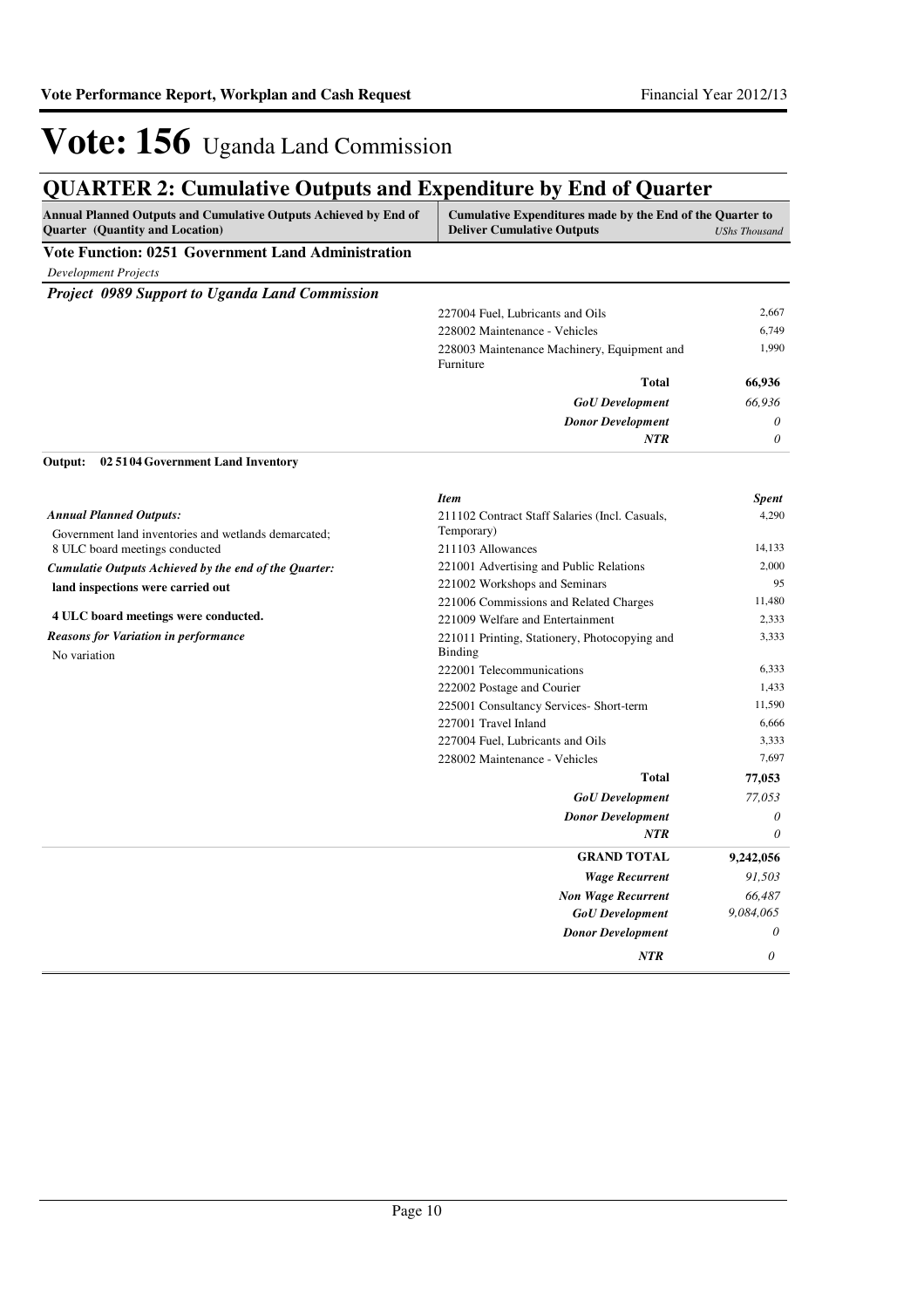## **QUARTER 2: Outputs and Expenditure in Quarter**

| <b>Planned and Actual Outputs in Quarter</b>       | <b>Expenditures incurred in the Quarter to deliver outputs</b> |
|----------------------------------------------------|----------------------------------------------------------------|
| (Quantity and Location)                            | UShs Thousand                                                  |
| Vote Function: 0251 Government Land Administration |                                                                |

*Recurrent Programmes*

*Programme 01 Headquarters*

*Outputs Provided*

**02 5102 Financial and administrative services Output:**

|                                                                                                                         | <b>Item</b>                                                     | <b>Spent</b> |
|-------------------------------------------------------------------------------------------------------------------------|-----------------------------------------------------------------|--------------|
| <b>Outputs Planned in Ouarter:</b>                                                                                      | 211101 General Staff Salaries                                   | 62,137       |
| a) monthly staff salaries paid in time                                                                                  | 211103 Allowances                                               | 9,038        |
| b) All mandatory reports produced and issued;                                                                           | 213001 Medical Expenses (To Employees)                          | 2,500        |
| c office space cleaned;<br>d) utility bills paid for qtr 1;<br>e) office equipment and vehicles serviced $\&$ repaired; | 213002 Incapacity, death benefits and funeral<br>expenses       | 1,757        |
| f) Government land court cases handled.                                                                                 | 221007 Books, Periodicals and Newspapers                        | 761          |
| <b>Actual Outputs Achieved in Quarter:</b>                                                                              | 221008 Computer Supplies and IT Services                        | 1,800        |
| a) Monthly staff salaries were paid in time                                                                             | 221009 Welfare and Entertainment                                | 1,500        |
| b) All mandatory reports were produced and issued<br>c) office space was cleaned                                        | 221011 Printing, Stationery, Photocopying and<br><b>Binding</b> | 483          |
| d) utility bills for Quarter I were paid                                                                                | 221012 Small Office Equipment                                   | 520          |
| e) Office equipment and vehicles were serviced and repaired                                                             | 222001 Telecommunications                                       | 750          |
| f) Government land court cases were handled                                                                             | 222002 Postage and Courier                                      | 250          |
| <b>Reasons for Variation in performance</b>                                                                             | 223004 Guard and Security services                              | 250          |
| No variation                                                                                                            | 223005 Electricity                                              | 1,500        |
|                                                                                                                         | 223006 Water                                                    | 250          |
|                                                                                                                         | 224002 General Supply of Goods and Services                     | 146          |
|                                                                                                                         | 227004 Fuel, Lubricants and Oils                                | 1,800        |
|                                                                                                                         | 228001 Maintenance - Civil                                      | 1,052        |
|                                                                                                                         | 228002 Maintenance - Vehicles                                   | 1,217        |
|                                                                                                                         | <b>Total</b>                                                    | 87,711       |
|                                                                                                                         | <b>Wage Recurrent</b>                                           | 62,137       |
|                                                                                                                         | <b>Non Wage Recurrent</b>                                       | 25,574       |
|                                                                                                                         | <b>NTR</b>                                                      | 0            |

#### **02 5103 Government leases Output:**

|                             | <b>Item</b>                   | Spent |
|-----------------------------|-------------------------------|-------|
| Outputs Planned in Quarter: | 211103 Allowances             | 1.000 |
| 125 leases isued            | 227001 Travel Inland          | 750   |
| 0.75bn NTR collected        | 228002 Maintenance - Vehicles | 667   |

*Actual Outputs Achieved in Quarter:*

**98 leases were approved, 51 leases were deffered and 1 lease was rejected**

#### **307,184,620m of NTR collected**

*Reasons for Variation in performance*

No variation. Targets for half year have been achieved

| 2,417 | <b>Total</b>              |
|-------|---------------------------|
| 0     | <b>Wage Recurrent</b>     |
| 2,417 | <b>Non Wage Recurrent</b> |
| 0     | <b>NTR</b>                |
|       |                           |

**Output: 02 5104 Government Land Inventory**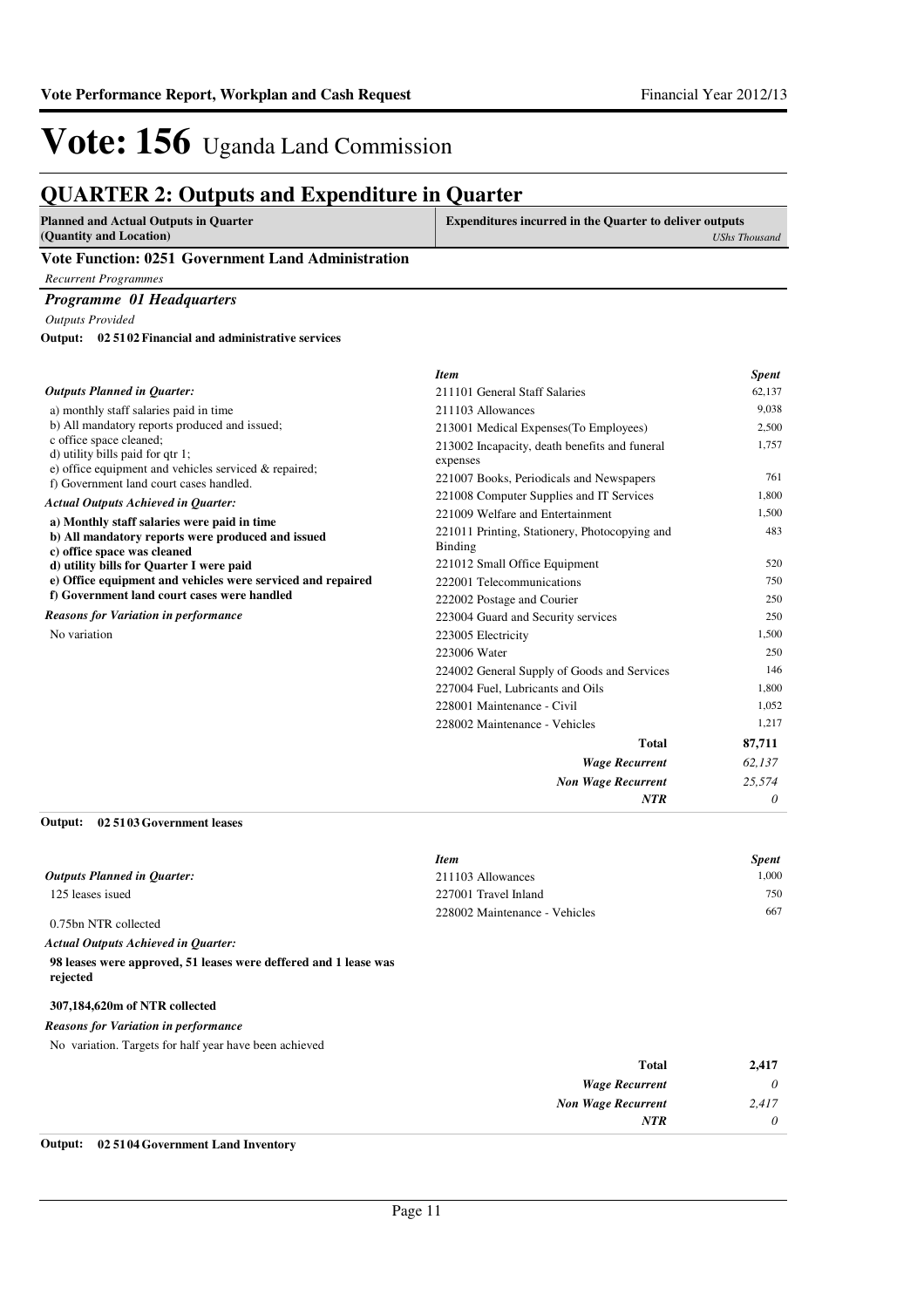| <b>QUARTER 2: Outputs and Expenditure in Quarter</b><br><b>Planned and Actual Outputs in Quarter</b>                                                                                                                                                          | <b>Expenditures incurred in the Quarter to deliver outputs</b> |                      |
|---------------------------------------------------------------------------------------------------------------------------------------------------------------------------------------------------------------------------------------------------------------|----------------------------------------------------------------|----------------------|
| (Quantity and Location)                                                                                                                                                                                                                                       |                                                                | <b>UShs Thousand</b> |
| Vote Function: 0251 Government Land Administration                                                                                                                                                                                                            |                                                                |                      |
| <b>Recurrent Programmes</b>                                                                                                                                                                                                                                   |                                                                |                      |
| <b>Programme 01 Headquarters</b>                                                                                                                                                                                                                              |                                                                |                      |
|                                                                                                                                                                                                                                                               | <b>Item</b>                                                    | <b>Spent</b>         |
| <b>Outputs Planned in Quarter:</b>                                                                                                                                                                                                                            | 227001 Travel Inland                                           | 125                  |
| process and secure 12 government titles                                                                                                                                                                                                                       | 227004 Fuel, Lubricants and Oils                               | 300                  |
| <b>Actual Outputs Achieved in Quarter:</b>                                                                                                                                                                                                                    | 228002 Maintenance - Vehicles                                  | 500                  |
| 10 government titles processed and secured                                                                                                                                                                                                                    |                                                                |                      |
| <b>Reasons for Variation in performance</b>                                                                                                                                                                                                                   |                                                                |                      |
| 88% of half year target achieved, some titles are still in process                                                                                                                                                                                            |                                                                |                      |
|                                                                                                                                                                                                                                                               | Total                                                          | 925                  |
|                                                                                                                                                                                                                                                               | <b>Wage Recurrent</b>                                          | 0                    |
|                                                                                                                                                                                                                                                               | <b>Non Wage Recurrent</b>                                      | 925                  |
|                                                                                                                                                                                                                                                               | NTR                                                            | 0                    |
| Output:<br>02 5105 Government property rates                                                                                                                                                                                                                  |                                                                |                      |
|                                                                                                                                                                                                                                                               | <b>Item</b>                                                    | <b>Spent</b>         |
| <b>Outputs Planned in Quarter:</b>                                                                                                                                                                                                                            | 211103 Allowances                                              | 500                  |
| N/A                                                                                                                                                                                                                                                           |                                                                |                      |
| <b>Actual Outputs Achieved in Quarter:</b>                                                                                                                                                                                                                    |                                                                |                      |
| N/A                                                                                                                                                                                                                                                           |                                                                |                      |
| <b>Reasons for Variation in performance</b>                                                                                                                                                                                                                   |                                                                |                      |
| No variation                                                                                                                                                                                                                                                  |                                                                |                      |
|                                                                                                                                                                                                                                                               | <b>Total</b>                                                   | 500                  |
|                                                                                                                                                                                                                                                               | <b>Wage Recurrent</b>                                          | 0                    |
|                                                                                                                                                                                                                                                               | <b>Non Wage Recurrent</b>                                      | 500                  |
|                                                                                                                                                                                                                                                               | <b>NTR</b>                                                     | 0                    |
| <b>Development Projects</b>                                                                                                                                                                                                                                   |                                                                |                      |
| <b>Project 0989 Support to Uganda Land Commission</b>                                                                                                                                                                                                         |                                                                |                      |
| Capital Purchases                                                                                                                                                                                                                                             |                                                                |                      |
| 02 5171 Acquisition of Land by Government<br>Output:                                                                                                                                                                                                          |                                                                |                      |
|                                                                                                                                                                                                                                                               | <b>Item</b>                                                    | <b>Spent</b>         |
| <b>Outputs Planned in Quarter:</b>                                                                                                                                                                                                                            | 281504 Monitoring, Supervision and Appraisal of                | 93,694               |
| 1400 hectares compensated;                                                                                                                                                                                                                                    | Capital Works                                                  |                      |
| 750 households (bonafide occupants) registered.                                                                                                                                                                                                               | 311101 Land                                                    | 5,271,560            |
| Actual Outputs Achieved in Quarter:                                                                                                                                                                                                                           |                                                                |                      |
| 2,417 hectares of land compensated                                                                                                                                                                                                                            |                                                                |                      |
| No house holds for bonafide occupants were registered                                                                                                                                                                                                         |                                                                |                      |
| <b>Reasons for Variation in performance</b>                                                                                                                                                                                                                   |                                                                |                      |
| Land Fund Regulations not yet approved and issuence of titles to<br>statutory tenants could not be done. Work plans were adjusted and funds<br>used to acquire more hectares of Land from absentee land lords to protect<br>bonafide occupants from eviction. |                                                                |                      |
|                                                                                                                                                                                                                                                               | <b>Total</b>                                                   | 5,365,255            |
|                                                                                                                                                                                                                                                               | <b>GoU</b> Development                                         | 5,365,255            |
|                                                                                                                                                                                                                                                               | <b>Donor Development</b>                                       | 0                    |
|                                                                                                                                                                                                                                                               | <b>NTR</b>                                                     | 0                    |

**Output: 02 5172 Government Buildings and Administrative Infrastructure**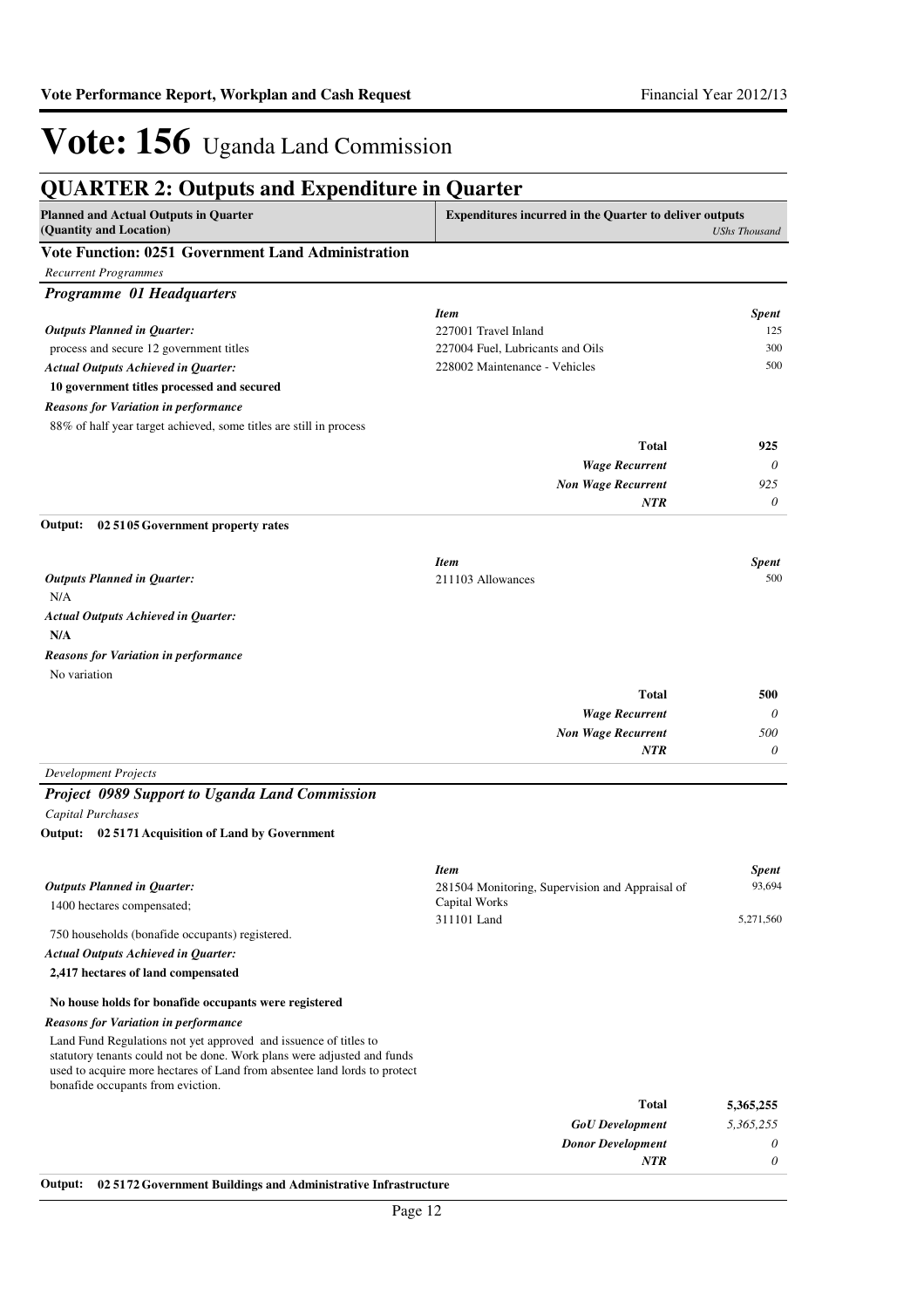## **QUARTER 2: Outputs and Expenditure in Quarter**

| <b>Planned and Actual Outputs in Quarter</b>       | <b>Expenditures incurred in the Quarter to deliver outputs</b> |
|----------------------------------------------------|----------------------------------------------------------------|
| (Quantity and Location)                            | UShs Thousand                                                  |
| Vote Function: 0251 Government Land Administration |                                                                |

*Development Projects*

*Project 0989 Support to Uganda Land Commission*

N/A **N/A** *Actual Outputs Achieved in Quarter: Outputs Planned in Quarter:* No variation *Reasons for Variation in performance*

| <b>Total</b>             | $\bf{0}$ |
|--------------------------|----------|
| <b>GoU</b> Development   | $\theta$ |
| <b>Donor Development</b> | 0        |
| <b>NTR</b>               | 0        |

**02 5175 Purchase of Motor Vehicles and Other Transport Equipment Output:**

N/A **N/A** *Actual Outputs Achieved in Quarter: Outputs Planned in Quarter:* No variation *Reasons for Variation in performance*

| $\bf{0}$ | <b>Total</b>             |
|----------|--------------------------|
| 0        | <b>GoU</b> Development   |
| 0        | <b>Donor Development</b> |
| 0        | <b>NTR</b>               |
|          |                          |

**02 5176 Purchase of Office and ICT Equipment, including Software Output:**

#### *Outputs Planned in Quarter:*

internet services maintained and subscribed

#### It accessories procured **Internet services maintatined and subscribed** *Actual Outputs Achieved in Quarter:*

**IT accessories procured** *Reasons for Variation in performance*

No variation

| $\bf{0}$ | <b>Total</b>             |
|----------|--------------------------|
| 0        | <b>GoU</b> Development   |
| $\theta$ | <b>Donor Development</b> |
| 0        | <b>NTR</b>               |

**Output: 02 5178 Purchase of Office and Residential Furniture and Fittings**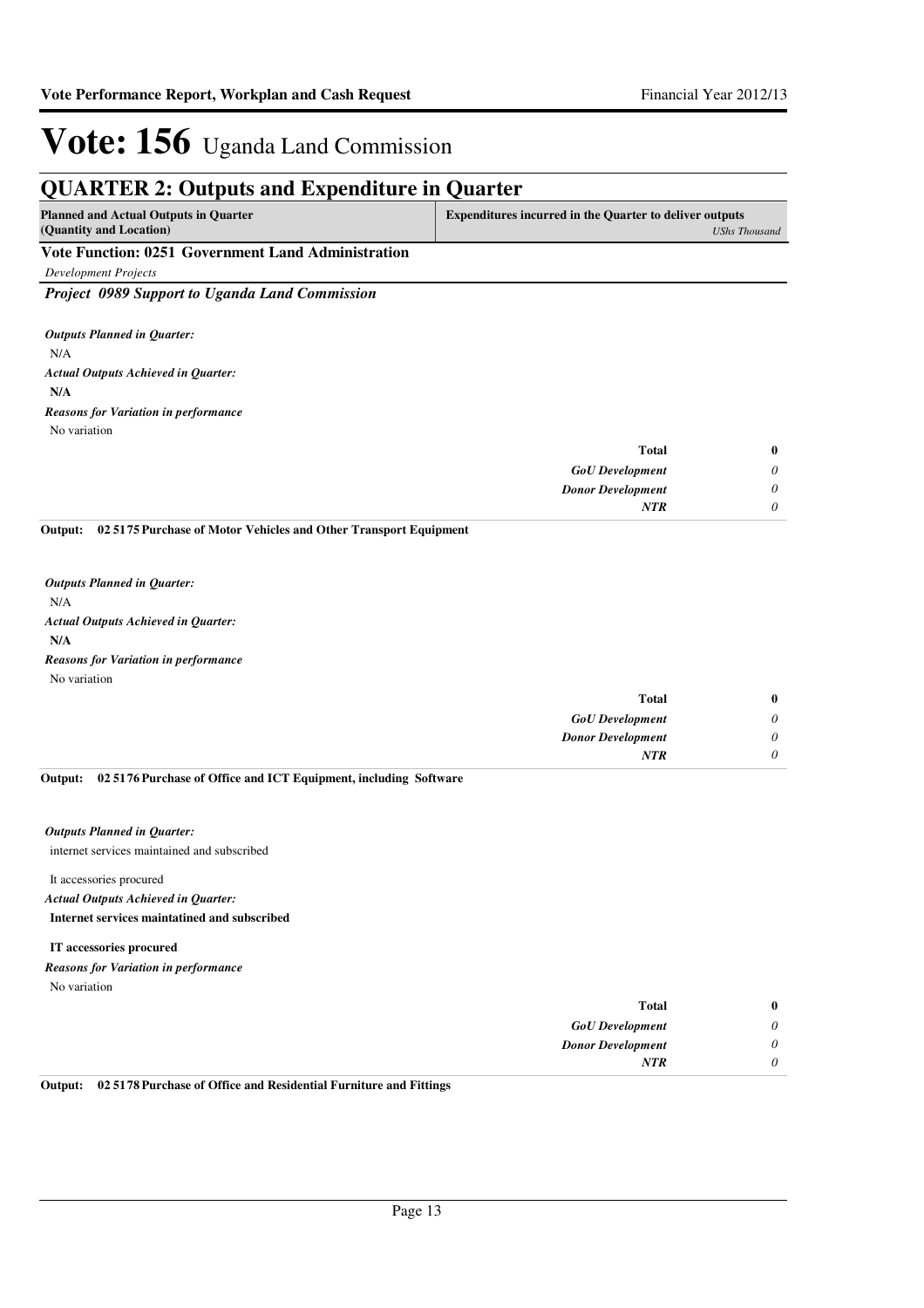| <b>Planned and Actual Outputs in Quarter</b><br>(Quantity and Location) | <b>Expenditures incurred in the Quarter to deliver outputs</b>           | <b>UShs Thousand</b> |
|-------------------------------------------------------------------------|--------------------------------------------------------------------------|----------------------|
| <b>Vote Function: 0251 Government Land Administration</b>               |                                                                          |                      |
| <b>Development Projects</b>                                             |                                                                          |                      |
| Project 0989 Support to Uganda Land Commission                          |                                                                          |                      |
|                                                                         | <b>Item</b>                                                              | <b>Spent</b>         |
| <b>Outputs Planned in Quarter:</b>                                      | 231006 Furniture and Fixtures                                            | 1.300                |
| Office shelves and filling cabinets procured                            |                                                                          |                      |
| <b>Actual Outputs Achieved in Quarter:</b>                              |                                                                          |                      |
| Office shelves and filling cabinets were procured                       |                                                                          |                      |
| <b>Reasons for Variation in performance</b>                             |                                                                          |                      |
| No variation                                                            |                                                                          |                      |
|                                                                         | Total                                                                    | 1,300                |
|                                                                         | <b>GoU</b> Development                                                   | 1,300                |
|                                                                         | <b>Donor Development</b>                                                 | 0                    |
|                                                                         | <b>NTR</b>                                                               | 0                    |
| <b>Outputs Provided</b>                                                 |                                                                          |                      |
| Output:<br>02 5101 Regulations & Guidelines                             |                                                                          |                      |
|                                                                         | <b>Item</b>                                                              | <b>Spent</b>         |
| <b>Outputs Planned in Quarter:</b>                                      | 211102 Contract Staff Salaries (Incl. Casuals,                           | 1,200                |
| 1000 copies of the Land fund regulation printed;                        | Temporary)                                                               |                      |
| Uganda Land Commission Board, the Sector Working Group and other        | 211103 Allowances                                                        | 2,333<br>1,500       |
| stake holders consulted on the draft.                                   | 221001 Advertising and Public Relations<br>221002 Workshops and Seminars | 2,333                |
| <b>Actual Outputs Achieved in Quarter:</b>                              | 221011 Printing, Stationery, Photocopying and                            | 2,706                |
| land fund regulations were not printed                                  | <b>Binding</b>                                                           |                      |
|                                                                         | 224002 General Supply of Goods and Services                              | 5,000                |
| Consultations were not made on the Uganda Land Commission Bill<br>draft | 225001 Consultancy Services- Short-term                                  | 3,000                |
| Reasons for Variation in performance                                    | 227001 Travel Inland                                                     | 3,333                |
| Both the Land Fund regulations and the Principles of the ULC Bill are   | 227004 Fuel, Lubricants and Oils                                         | 3,333                |
| still before cabinet, waiting approval                                  | 228002 Maintenance - Vehicles                                            | 2,359                |
|                                                                         | <b>Total</b>                                                             | 27,099               |
|                                                                         | <b>GoU</b> Development                                                   | 27,099               |
|                                                                         | <b>Donor Development</b>                                                 | 0                    |
|                                                                         | <b>NTR</b>                                                               | $\theta$             |
| 02 5102 Financial and administrative services<br>Output:                |                                                                          |                      |
|                                                                         | <b>Item</b>                                                              | <b>Spent</b>         |

| <b>Outputs Planned in Ouarter:</b>                      | 211102 Contract Staff Salaries (Incl. Casuals,<br>Temporary) | 3,491 |
|---------------------------------------------------------|--------------------------------------------------------------|-------|
|                                                         | 211103 Allowances                                            | 4.011 |
| All acquired land transferred to ULC                    | 221001 Advertising and Public Relations                      | 1,239 |
| Service and repair 2 vehicles and 3 office equipment    | 221002 Workshops and Seminars                                | 2,083 |
| <b>Actual Outputs Achieved in Quarter:</b>              | 221007 Books, Periodicals and Newspapers                     | 833   |
| Some acquired land was tranfered to ULC                 | 221008 Computer Supplies and IT Services                     | 2,400 |
|                                                         | 221009 Welfare and Entertainment                             | 1,000 |
| Serviced and repaired 2 vehicles and 3 office equipment | 221011 Printing, Stationery, Photocopying and                | 4,000 |
| <b>Reasons for Variation in performance</b>             | Binding                                                      |       |
| No variation                                            | 222001 Telecommunications                                    | 2,000 |
|                                                         | 222002 Postage and Courier                                   | 500   |
|                                                         | 224002 General Supply of Goods and Services                  | 9,359 |
|                                                         | 225001 Consultancy Services- Short-term                      | 1,667 |
|                                                         | 227001 Travel Inland                                         | 1,333 |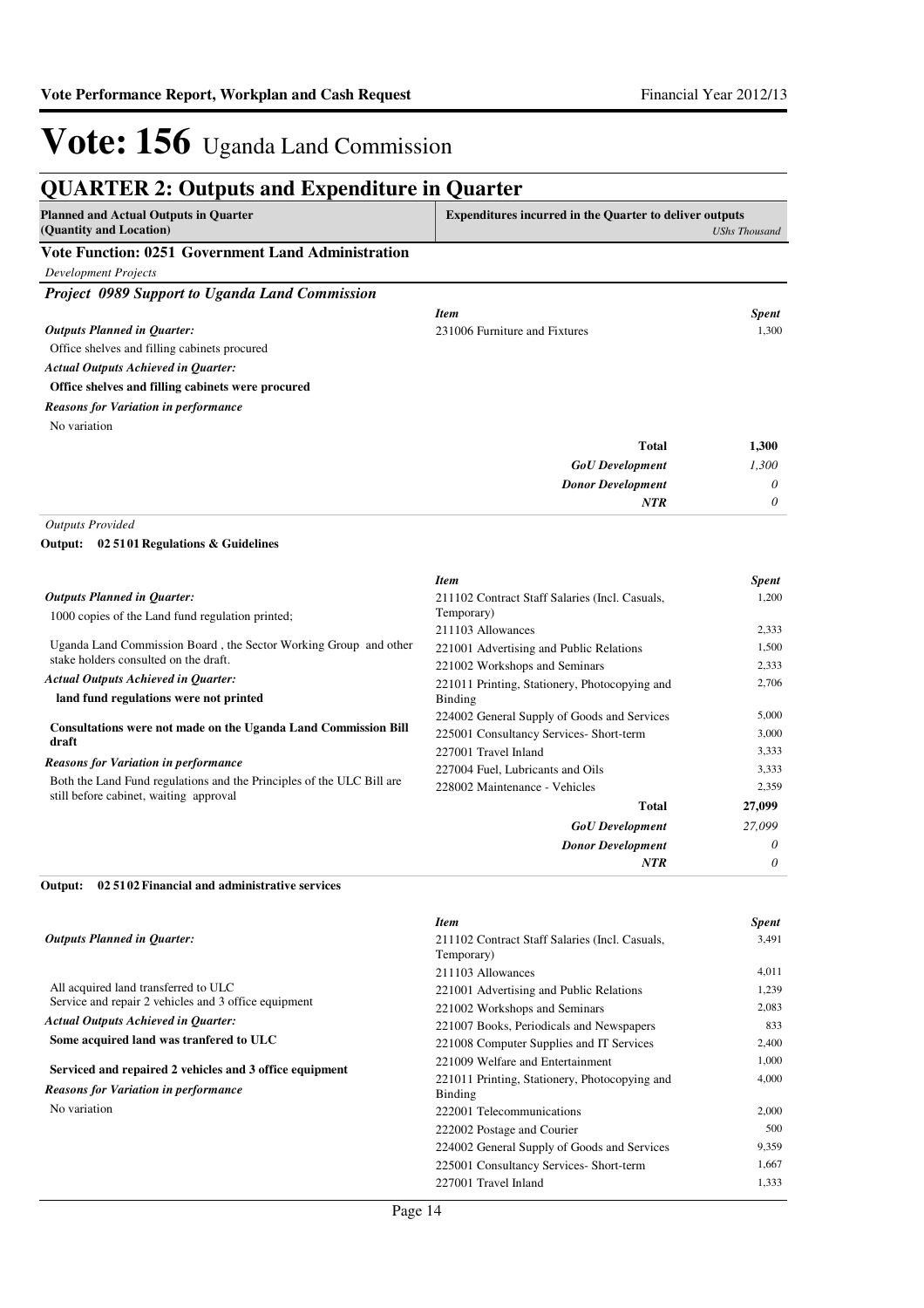## **QUARTER 2: Outputs and Expenditure in Quarter**

| <b>Planned and Actual Outputs in Quarter</b>              | <b>Expenditures incurred in the Quarter to deliver outputs</b> |               |
|-----------------------------------------------------------|----------------------------------------------------------------|---------------|
| (Quantity and Location)                                   |                                                                | UShs Thousand |
| <b>Vote Function: 0251 Government Land Administration</b> |                                                                |               |
| <b>Development Projects</b>                               |                                                                |               |
| <b>Project 0989 Support to Uganda Land Commission</b>     |                                                                |               |
|                                                           | 227004 Fuel, Lubricants and Oils                               | 1,333         |
|                                                           | 228002 Maintenance - Vehicles                                  | 6.419         |
|                                                           | 228003 Maintenance Machinery, Equipment and<br>Furniture       | 1.990         |
|                                                           | <b>Total</b>                                                   | 43,659        |
|                                                           | <b>GoU</b> Development                                         | 43,659        |
|                                                           | <b>Donor Development</b>                                       | $\theta$      |
|                                                           | <b>NTR</b>                                                     | $\theta$      |

#### **02 5104 Government Land Inventory Output:**

|                                             | <b>Item</b>                                              | <b>Spent</b> |
|---------------------------------------------|----------------------------------------------------------|--------------|
| <b>Outputs Planned in Quarter:</b>          | 211102 Contract Staff Salaries (Incl. Casuals,           | 2,353        |
| land inventory and 3 wetlands demarcated;   | Temporary)                                               |              |
|                                             | 211103 Allowances                                        | 6,167        |
| 2 ULC board meetings conducted.             | 221001 Advertising and Public Relations                  | 2,000        |
| Apploading the backlog of data              | 221002 Workshops and Seminars                            | 95           |
|                                             | 221006 Commissions and Related Charges                   | 9,080        |
| <b>Actual Outputs Achieved in Quarter:</b>  | 221009 Welfare and Entertainment                         | 1,167        |
|                                             | 221011 Printing, Stationery, Photocopying and<br>Binding | 3,333        |
| 2 ULC board meetings were conducted         | 222001 Telecommunications                                | 3,000        |
| <b>Reasons for Variation in performance</b> | 222002 Postage and Courier                               | 1,433        |
| No variation                                | 225001 Consultancy Services- Short-term                  | 11,590       |
|                                             | 227001 Travel Inland                                     | 3,333        |
|                                             | 227004 Fuel, Lubricants and Oils                         | 1,667        |
|                                             | 228002 Maintenance - Vehicles                            | 7,697        |
|                                             | <b>Total</b>                                             | 52,915       |
|                                             | <b>GoU</b> Development                                   | 52,915       |
|                                             | <b>Donor Development</b>                                 | 0            |
|                                             | <b>NTR</b>                                               | 0            |
|                                             | <b>GRAND TOTAL</b>                                       | 5,581,780    |
|                                             | <b>Wage Recurrent</b>                                    | 62,137       |
|                                             | <b>Non Wage Recurrent</b>                                | 29,415       |
|                                             | <b>GoU</b> Development                                   | 5,490,227    |
|                                             | <b>Donor Development</b>                                 | 0            |
|                                             | <b>NTR</b>                                               | $\theta$     |
|                                             |                                                          |              |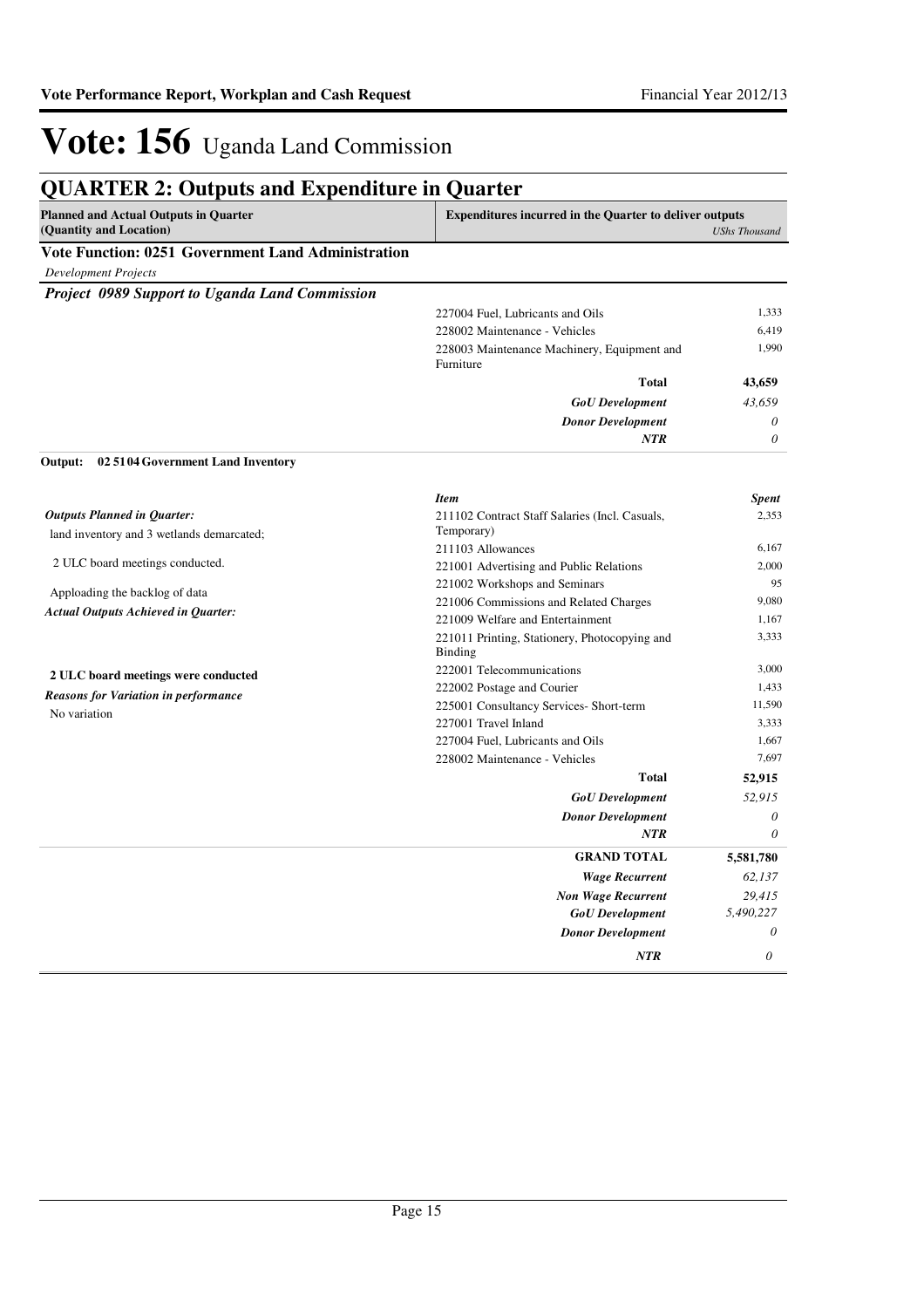## **QUARTER 3: Revised Workplan**

| <b>Planned Outputs for the Quarter</b><br>(Quantity and Location)               | <b>Estimated Funds Available in Quarter</b><br>(from balance brought forward and actual/expected releaes) |                       | <b>UShs Thousand</b> |              |
|---------------------------------------------------------------------------------|-----------------------------------------------------------------------------------------------------------|-----------------------|----------------------|--------------|
| <b>Vote Function: 0251 Government Land Administration</b>                       |                                                                                                           |                       |                      |              |
| <b>Recurrent Programmes</b>                                                     |                                                                                                           |                       |                      |              |
| Programme 01 Headquarters                                                       |                                                                                                           |                       |                      |              |
| <b>Outputs Provided</b>                                                         |                                                                                                           |                       |                      |              |
| Output: 02 5102 Financial and administrative services                           |                                                                                                           |                       |                      |              |
|                                                                                 | <b>Item</b>                                                                                               | <b>Balance b/f</b>    | <b>New Funds</b>     | <b>Total</b> |
| a) monthly staff salaries paid in time                                          | 211101 General Staff Salaries                                                                             | 14,683                | $\bf{0}$             | 14,683       |
| b) All mandatory reports produced and issued;                                   | 213002 Incapacity, death benefits and funeral expenses                                                    | 45                    | 0                    | 45           |
| c office space cleaned:                                                         | 221002 Workshops and Seminars                                                                             | 250                   | 0                    | 250          |
| d) utility bills paid for qtr 1;<br>e) office equipment and vehicles serviced & | 221007 Books, Periodicals and Newspapers                                                                  | 1,000                 | $\bf{0}$             | 1,000        |
| repaired;                                                                       | 221008 Computer Supplies and IT Services                                                                  | 200                   | $\bf{0}$             | <b>200</b>   |
| f) Government land court cases handled.                                         | 221016 IFMS Recurrent Costs                                                                               | 1,000                 | $\bf{0}$             | 1,000        |
|                                                                                 | 222002 Postage and Courier                                                                                | 250                   | 0                    | 250          |
|                                                                                 | 223004 Guard and Security services                                                                        | 970                   | $\bf{0}$             | 970          |
|                                                                                 | 224002 General Supply of Goods and Services                                                               | 3,187                 | 0                    | 3,187        |
|                                                                                 | 228001 Maintenance - Civil                                                                                | 320                   | $\bf{0}$             | 320          |
|                                                                                 | 228002 Maintenance - Vehicles                                                                             | 1,003                 | $\bf{0}$<br>$\bf{0}$ | 1,003        |
|                                                                                 | 228003 Maintenance Machinery, Equipment and Furniture                                                     | 1,000                 |                      | 1,000        |
|                                                                                 | <b>Total</b>                                                                                              | 23,909                | $\bf{0}$             | 23,909       |
|                                                                                 | <b>Wage Recurrent</b>                                                                                     | 14,683                | 0                    | 14,683       |
|                                                                                 | <b>Non Wage Recurrent</b>                                                                                 | 9,225                 | 0                    | 9,225        |
|                                                                                 | NTR                                                                                                       | $\theta$              | 0                    | 0            |
| 02 51 03 Government leases<br>Output:                                           |                                                                                                           |                       |                      |              |
|                                                                                 | <b>Item</b>                                                                                               | <b>Balance b/f</b>    | <b>New Funds</b>     | <b>Total</b> |
| 125 leases issued                                                               | 221006 Commissions and Related Charges                                                                    | 6,430                 | 0                    | 6,430        |
|                                                                                 | 227004 Fuel, Lubricants and Oils                                                                          | 500                   | 0                    | 500          |
| 0.75 bn NTR collected                                                           | 228002 Maintenance - Vehicles                                                                             | 880                   | $\bf{0}$             | 880          |
|                                                                                 | <b>Total</b>                                                                                              | 7,810                 | $\bf{0}$             | 7,810        |
|                                                                                 | <b>Wage Recurrent</b>                                                                                     | $\theta$              | 0                    | 0            |
|                                                                                 | <b>Non Wage Recurrent</b>                                                                                 | 7,810                 | 0                    | 7,810        |
|                                                                                 | NTR                                                                                                       | 0                     | 0                    | 0            |
| Output:<br>02 5104 Government Land Inventory                                    |                                                                                                           |                       |                      |              |
|                                                                                 | <b>Item</b>                                                                                               | <b>Balance b/f</b>    | <b>New Funds</b>     | Total        |
| process and secure 12 government titles                                         | 228002 Maintenance - Vehicles                                                                             | 500                   | $\bf{0}$             | 500          |
|                                                                                 |                                                                                                           |                       |                      |              |
|                                                                                 | <b>Total</b>                                                                                              | 500                   | $\boldsymbol{0}$     | 500          |
|                                                                                 | <b>Wage Recurrent</b>                                                                                     | $\theta$              | 0                    | 0            |
|                                                                                 | <b>Non Wage Recurrent</b>                                                                                 | 500                   | 0                    | 500          |
|                                                                                 | NTR                                                                                                       | $\theta$              | 0                    | 0            |
| 02 5105 Government property rates<br>Output:                                    |                                                                                                           |                       |                      |              |
|                                                                                 | <b>Item</b>                                                                                               | <b>Balance b/f</b>    | <b>New Funds</b>     | Total        |
|                                                                                 | 223002 Rates                                                                                              | 215                   | 0                    | 215          |
| pay property rates to 1 urban council                                           |                                                                                                           |                       |                      |              |
|                                                                                 | <b>Total</b>                                                                                              | 215                   | $\bf{0}$             | 215          |
|                                                                                 | <b>Wage Recurrent</b>                                                                                     | $\theta$              | 0                    | 0            |
|                                                                                 | <b>Non Wage Recurrent</b>                                                                                 | 215                   | 0                    | 215          |
|                                                                                 | <b>NTR</b>                                                                                                | $\boldsymbol{\theta}$ | 0                    | 0            |
| <b>Development Projects</b>                                                     |                                                                                                           |                       |                      |              |

*Project 0989 Support to Uganda Land Commission Capital Purchases*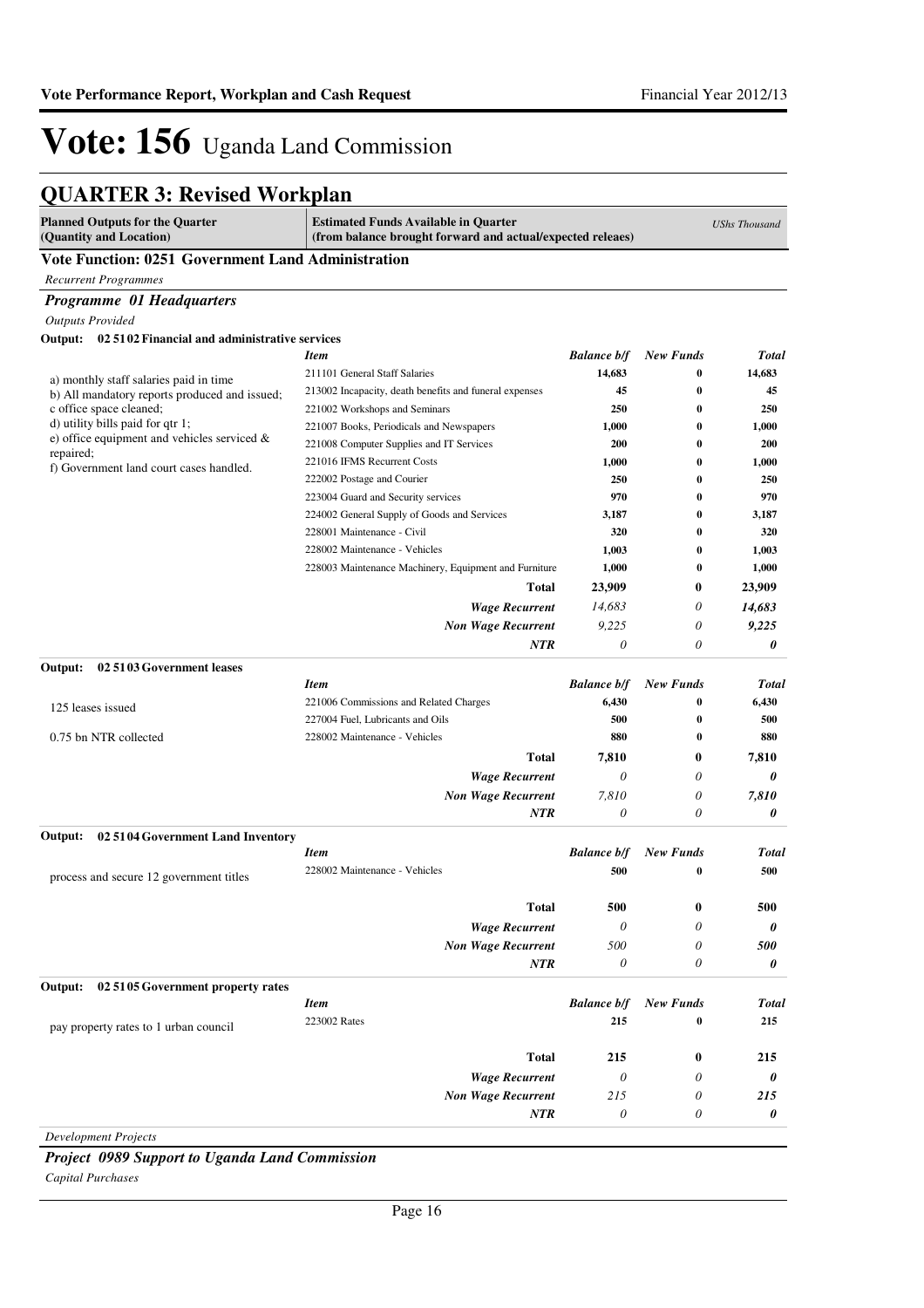## **QUARTER 3: Revised Workplan**

| <b>Planned Outputs for the Quarter</b><br>(Quantity and Location)                                          | <b>Estimated Funds Available in Quarter</b><br>(from balance brought forward and actual/expected releaes) |                           | <b>UShs Thousand</b>  |              |
|------------------------------------------------------------------------------------------------------------|-----------------------------------------------------------------------------------------------------------|---------------------------|-----------------------|--------------|
| <b>Vote Function: 0251 Government Land Administration</b>                                                  |                                                                                                           |                           |                       |              |
| <b>Development Projects</b>                                                                                |                                                                                                           |                           |                       |              |
| Project 0989 Support to Uganda Land Commission                                                             |                                                                                                           |                           |                       |              |
| Output: 02 5171 Acquisition of Land by Government                                                          |                                                                                                           |                           |                       |              |
|                                                                                                            | <b>Item</b>                                                                                               | <b>Balance b/f</b>        | <b>New Funds</b>      | <b>Total</b> |
| Topographic maps of Buyaga, Buyanja                                                                        | 281504 Monitoring, Supervision and Appraisal of Capital                                                   | 69,760                    | $\bf{0}$              | 69,760       |
| &Bugangaizi developed                                                                                      | Works<br>311101 Land                                                                                      | 470,844                   | $\bf{0}$              | 470,844      |
|                                                                                                            | Total                                                                                                     |                           |                       |              |
| Report on detailed individual plots ownership<br>developed                                                 |                                                                                                           | 540,604                   | 0                     | 540,604      |
|                                                                                                            | <b>GoU</b> Development                                                                                    | 540,604                   | 0                     | 540,604      |
| Facilities for sensitization inspected and a<br>report produced                                            | <b>Donor Development</b>                                                                                  | $\theta$                  | 0                     | 0            |
| 2000 hactares of land compensated                                                                          | <b>NTR</b>                                                                                                | 0                         | $\boldsymbol{\theta}$ | 0            |
| Output:<br>02 5172 Government Buildings and Administrative Infrastructure                                  |                                                                                                           |                           |                       |              |
|                                                                                                            | <b>Item</b>                                                                                               | <b>Balance b/f</b>        | <b>New Funds</b>      | <b>Total</b> |
| refurbishment of offices                                                                                   | 231001 Non-Residential Buildings                                                                          | 40,000                    | $\bf{0}$              | 40,000       |
|                                                                                                            | Total                                                                                                     | 40,000                    | 0                     | 40,000       |
|                                                                                                            | <b>GoU</b> Development                                                                                    | 40,000                    | 0                     | 40,000       |
|                                                                                                            | <b>Donor Development</b>                                                                                  | 0                         | 0                     | 0            |
|                                                                                                            | <b>NTR</b>                                                                                                | 0                         | 0                     | 0            |
| 02 5175 Purchase of Motor Vehicles and Other Transport Equipment<br>Output:<br>Purchase of a 14 seater van |                                                                                                           |                           |                       |              |
|                                                                                                            | <b>Total</b>                                                                                              | $\bf{0}$                  | 0                     | $\bf{0}$     |
|                                                                                                            | <b>GoU</b> Development                                                                                    | 0                         | 0                     | 0            |
|                                                                                                            | <b>Donor Development</b>                                                                                  | 0                         | 0                     | 0            |
|                                                                                                            | <b>NTR</b>                                                                                                | 0                         | 0                     | 0            |
| 02 5176 Purchase of Office and ICT Equipment, including Software<br>Output:                                |                                                                                                           |                           |                       |              |
|                                                                                                            | <b>Item</b>                                                                                               | <b>Balance b/f</b>        | <b>New Funds</b>      | <b>Total</b> |
| Internet services maintatined and subscribed                                                               | 231005 Machinery and Equipment                                                                            | 1,258                     | $\bf{0}$              | 1,258        |
|                                                                                                            | <b>Total</b>                                                                                              | 1,258                     | $\bf{0}$              | 1,258        |
|                                                                                                            | <b>GoU</b> Development                                                                                    | 1,258                     | 0                     | 1,258        |
|                                                                                                            | <b>Donor Development</b>                                                                                  | $\boldsymbol{\theta}$     | 0                     | 0            |
|                                                                                                            | <b>NTR</b>                                                                                                | $\boldsymbol{\theta}$     | 0                     | 0            |
| 02 5178 Purchase of Office and Residential Furniture and Fittings<br>Output:                               |                                                                                                           |                           |                       |              |
|                                                                                                            | <b>Item</b>                                                                                               | <b>Balance b/f</b>        | <b>New Funds</b>      | <b>Total</b> |
| Office shelves and filling cabinets procured                                                               | 231006 Furniture and Fixtures                                                                             | 2,033                     | $\bf{0}$              | 2,033        |
|                                                                                                            | <b>Total</b>                                                                                              | 2,033                     | $\bf{0}$              | 2,033        |
|                                                                                                            | <b>GoU</b> Development                                                                                    | 2,033                     | 0                     | 2,033        |
|                                                                                                            | <b>Donor Development</b>                                                                                  | $\boldsymbol{\mathit{0}}$ | 0                     | 0            |
|                                                                                                            | NTR                                                                                                       | 0                         | 0                     | 0            |

*Outputs Provided*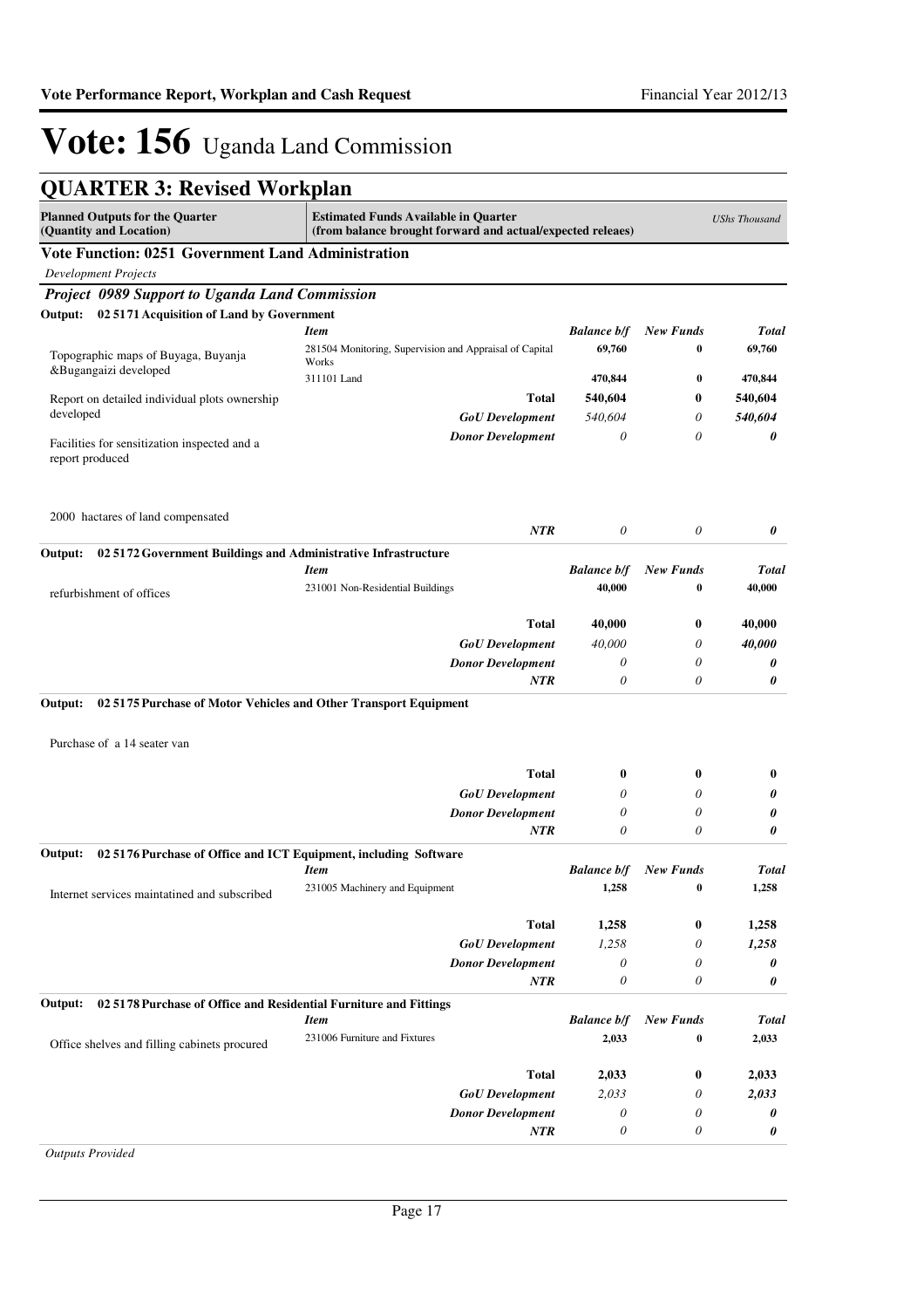| <b>QUARTER 3: Revised Workplan</b> |  |  |  |
|------------------------------------|--|--|--|
|------------------------------------|--|--|--|

| <b>Planned Outputs for the Quarter</b><br>(Quantity and Location) | <b>Estimated Funds Available in Quarter</b><br>(from balance brought forward and actual/expected releaes) |                           |                           | <b>UShs Thousand</b>  |
|-------------------------------------------------------------------|-----------------------------------------------------------------------------------------------------------|---------------------------|---------------------------|-----------------------|
| <b>Vote Function: 0251 Government Land Administration</b>         |                                                                                                           |                           |                           |                       |
| <b>Development Projects</b>                                       |                                                                                                           |                           |                           |                       |
| <b>Project 0989 Support to Uganda Land Commission</b>             |                                                                                                           |                           |                           |                       |
| 02 5101 Regulations & Guidelines<br>Output:                       |                                                                                                           |                           |                           |                       |
|                                                                   | <b>Item</b>                                                                                               | <b>Balance b/f</b>        | <b>New Funds</b>          | <b>Total</b>          |
| N/A                                                               | 221002 Workshops and Seminars                                                                             | 500                       | 0                         | 500                   |
|                                                                   | 221008 Computer Supplies and IT Services                                                                  | 67                        | 0                         | 67                    |
|                                                                   | 228002 Maintenance - Vehicles                                                                             | 2,551                     | 0                         | 2,551                 |
|                                                                   | Total                                                                                                     | 3,118                     | 0                         | 3,118                 |
|                                                                   | <b>GoU</b> Development                                                                                    | 3,118                     | 0                         | 3,118                 |
|                                                                   | <b>Donor Development</b>                                                                                  | 0                         | 0                         | 0                     |
|                                                                   | <b>NTR</b>                                                                                                | $\boldsymbol{\theta}$     | 0                         | 0                     |
| Output:<br>02 5102 Financial and administrative services          |                                                                                                           |                           |                           |                       |
|                                                                   | <b>Item</b>                                                                                               | <b>Balance b/f</b>        | <b>New Funds</b>          | <b>Total</b>          |
| 2 publications run in news papers                                 | 211102 Contract Staff Salaries (Incl. Casuals, Temporary)                                                 | 1,384                     | 0                         | 1,384                 |
| All acquired land transferred to ULC                              | 221002 Workshops and Seminars                                                                             | 2,583                     | 0                         | 2,583                 |
| Service and repair 2 vehicles and 3 office                        | 221003 Staff Training                                                                                     | 4,667                     | 0                         | 4,667                 |
| equipment                                                         | 221016 IFMS Recurrent Costs                                                                               | 7,653                     | 0                         | 7,653                 |
|                                                                   | 222002 Postage and Courier                                                                                | 500                       | $\bf{0}$                  | 500                   |
|                                                                   | 224002 General Supply of Goods and Services                                                               | 6,641                     | 0                         | 6,641                 |
|                                                                   | 227002 Travel Abroad                                                                                      | 1,000                     | $\bf{0}$                  | 1,000                 |
|                                                                   | 228002 Maintenance - Vehicles                                                                             | 251                       | $\bf{0}$                  | 251                   |
|                                                                   | 228003 Maintenance Machinery, Equipment and Furniture                                                     | 1,010                     | $\bf{0}$                  | 1,010                 |
|                                                                   | Total                                                                                                     | 25,689                    | 0                         | 25,689                |
|                                                                   | <b>GoU</b> Development                                                                                    | 25,689                    | 0                         | 25,689                |
|                                                                   | <b>Donor Development</b>                                                                                  | 0                         | 0                         | 0                     |
|                                                                   | <b>NTR</b>                                                                                                | $\boldsymbol{\theta}$     | 0                         | 0                     |
|                                                                   |                                                                                                           |                           |                           |                       |
| 02 5104 Government Land Inventory<br>Output:                      | <b>Item</b>                                                                                               | <b>Balance b/f</b>        | <b>New Funds</b>          | <b>Total</b>          |
|                                                                   | 211102 Contract Staff Salaries (Incl. Casuals, Temporary)                                                 | 2,376                     | 0                         | 2,376                 |
|                                                                   | 221002 Workshops and Seminars                                                                             | 571                       | $\bf{0}$                  | 571                   |
| 2 ULC board meetings conducted.                                   | 221006 Commissions and Related Charges                                                                    | 1,853                     | $\bf{0}$                  | 1,853                 |
|                                                                   | 221009 Welfare and Entertainment                                                                          | 0                         | $\bf{0}$                  | $\bf{0}$              |
|                                                                   | 222002 Postage and Courier                                                                                | 233                       | $\bf{0}$                  | 233                   |
|                                                                   | 225001 Consultancy Services- Short-term                                                                   | 50,076                    | 0                         | 50,076                |
|                                                                   | 227002 Travel Abroad                                                                                      | 500                       | $\bf{0}$                  | 500                   |
|                                                                   | 228002 Maintenance - Vehicles                                                                             | 2,303                     | $\bf{0}$                  | 2,303                 |
|                                                                   | <b>Total</b>                                                                                              | 57,914                    | 0                         | 57,914                |
|                                                                   |                                                                                                           |                           |                           |                       |
|                                                                   | <b>GoU</b> Development                                                                                    | 57,914                    | 0                         | 57,914                |
|                                                                   | <b>Donor Development</b>                                                                                  | 0                         | 0                         | 0                     |
|                                                                   | NTR                                                                                                       | $\boldsymbol{\mathit{0}}$ | 0                         | 0                     |
|                                                                   | <b>GRAND TOTAL</b>                                                                                        | 703,048                   | $\bf{0}$                  | 703,048               |
|                                                                   | <b>Wage Recurrent</b>                                                                                     | 14,683                    | $\boldsymbol{\mathit{0}}$ | 14,683                |
|                                                                   | <b>Non Wage Recurrent</b>                                                                                 | 17,750                    | $\boldsymbol{\mathit{0}}$ | 17,750                |
|                                                                   | <b>GoU</b> Development                                                                                    | 670,614                   | $\boldsymbol{\mathit{0}}$ | 670,614               |
|                                                                   | <b>Donor Development</b>                                                                                  | $\boldsymbol{\mathit{0}}$ | $\theta$                  | $\boldsymbol{\theta}$ |
|                                                                   | NTR                                                                                                       | $\boldsymbol{\mathit{0}}$ | $\boldsymbol{\mathit{0}}$ | 0                     |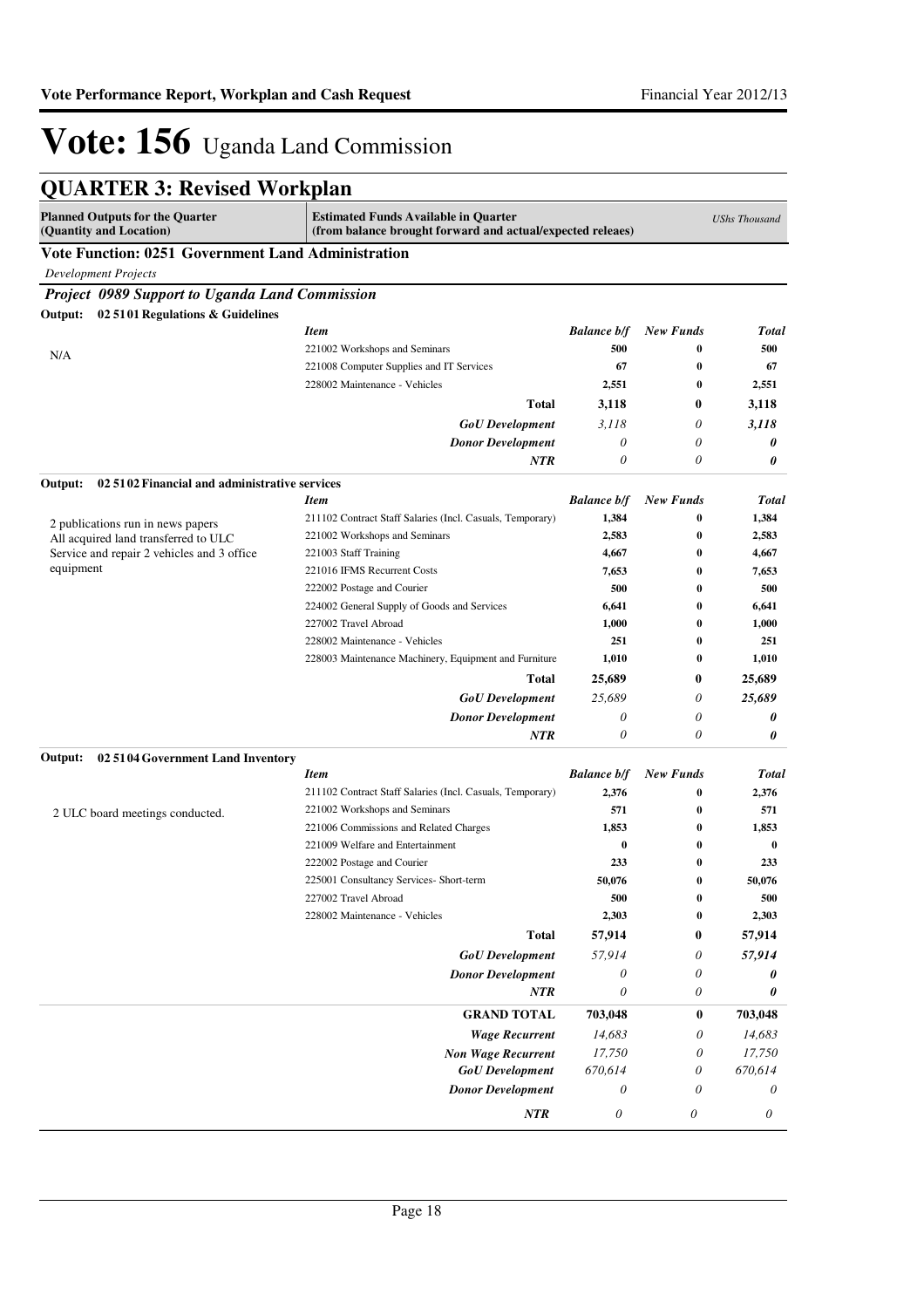## **QUARTER 4: Revised Cashflow Plan**

**Non-Wage Recurrent**

|              | <b>Annual budget</b>                                         | <b>Release to</b> | $%$ Budget      |              | <b>Q4 Cash Requirement</b> |  |
|--------------|--------------------------------------------------------------|-------------------|-----------------|--------------|----------------------------|--|
|              |                                                              | end of O3         | <b>Released</b> | <b>Total</b> | % Budget                   |  |
| PAF          | 0                                                            | $\Omega$          | $0.0\%$         | 0            | $0.0\%$                    |  |
| Statutory    | 0                                                            | 0                 | $0.0\%$         | 0            | $0.0\%$                    |  |
| Other        | 0.212236139                                                  | 0.080504806       | 37.9%           | 0            | $0.0\%$                    |  |
| <b>Total</b> | 0.212236139                                                  | 0.080504806       | 37.9%           | 0            | $0.0\%$                    |  |
|              | Reasons for cash requirement greater than 1/4 of the budget: |                   |                 | N/A          |                            |  |

**GoU Development**

|              | <b>Annual budget</b>                                         | <b>Release to</b> | % Budget        |              | <b>04 Cash Requirement</b> |  |
|--------------|--------------------------------------------------------------|-------------------|-----------------|--------------|----------------------------|--|
|              |                                                              | end of O3         | <b>Released</b> | <b>Total</b> | $%$ Budget                 |  |
| PAF          | 0                                                            | 0                 | $0.0\%$         |              | $0.0\%$                    |  |
| Other        | 11.073148684                                                 | 9.243008481       | 83.5%           |              | $0.0\%$                    |  |
| <b>Total</b> | 11.073148684                                                 | 9.243008481       | $83.5\%$        | 0            | $0.0\%$                    |  |
|              | Reasons for cash requirement greater than 1/4 of the budget: |                   |                 | N/A          |                            |  |

*Reasons for cash requirement greater than 1/4 of the budget:*

#### **Grand Total**

|                    | <b>Annual budget</b> Release to |           |                 | % Budget |          | <b>Q4 Cash Requirement</b> |  |
|--------------------|---------------------------------|-----------|-----------------|----------|----------|----------------------------|--|
|                    |                                 | end of O3 | <b>Released</b> | Total    | % Budget |                            |  |
| <b>Grand Total</b> | 11.285384823 9.323513287        |           | 82.6%           |          | $0.0\%$  |                            |  |